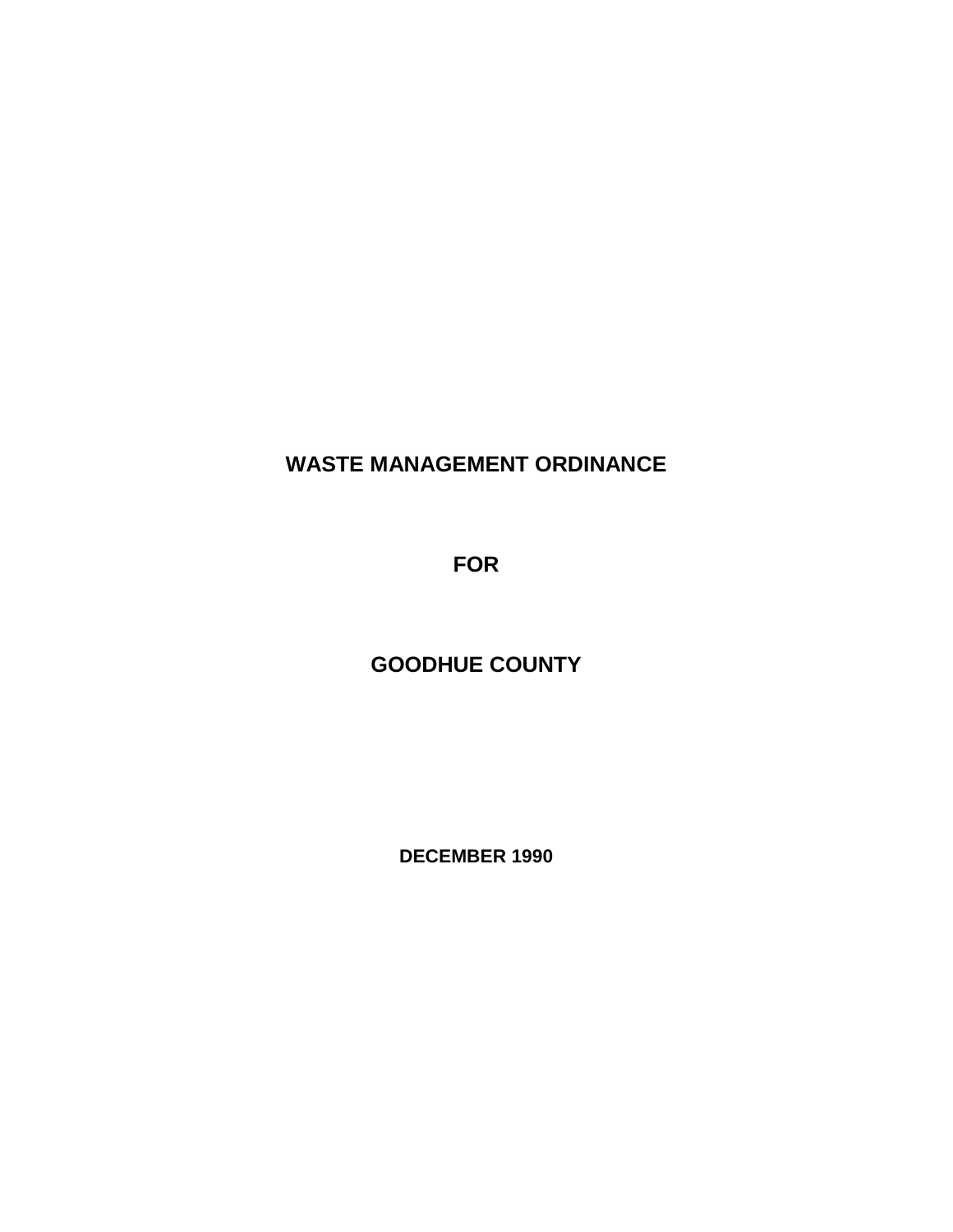# **TABLE OF CONTENTS**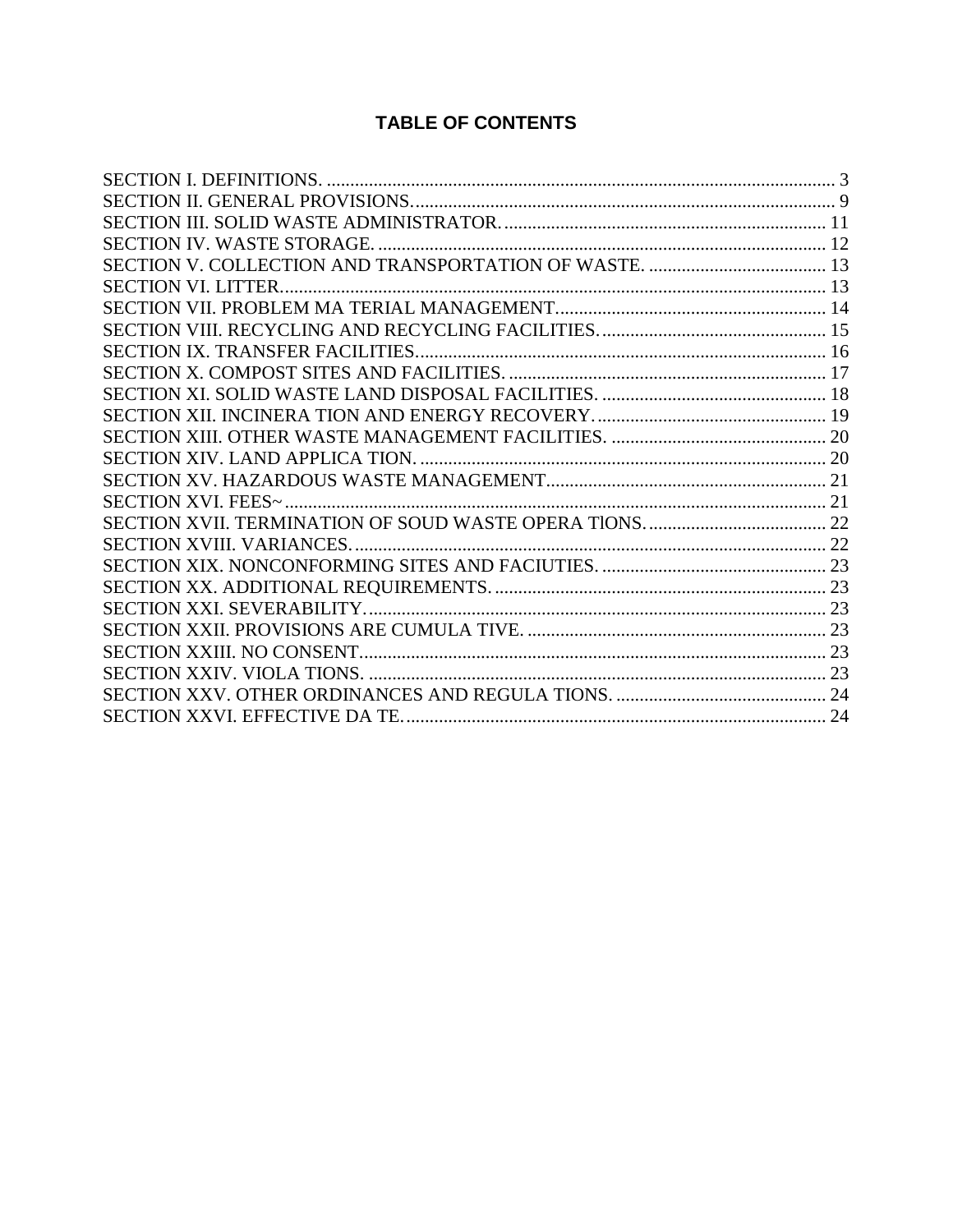# **WASTE MANAGEMENT ORDINANCE**

An Ordinance authorizing and providing for County Waste Management, establishing powers and duties in connection therewith, establishing standards and requirements for waste management operations, including, but not limited to, compost facilities, recycling centers, transfer facilities, land disposal facilities, refuse-derived fuel processing facilities, and incinerators, within the County of Goodhue, requiring a license for the establishment and use of a waste management operation; embodying minimum standards and requirements established by rules of the Minnesota Pollution Control Agency and established by Goodhue County; providing for enforcement of said requirements; requiring a performance bond and insurance; imposing penalties for failure to comply with these provisions; and establishing a fee system for the licensing, permitting and enforcement of the provisions of this Ordinance in purpose and object to promote health, welfare and safety of the public and protect resources of water, air and land pursuant to Minnesota Statutes, Chapters 115, 115A, 116 and 400.

This Ordinance also establishes the policies and goals for Goodhue County regarding waste reduction, reuse and recycling in order to achieve mandated goals included in Minnesota Statutes regarding Waste Reduction and Recycling.

The County Board of Commissioners of the County of Goodhue, hereinafter referred to as the County Board, does ordain:

#### <span id="page-2-0"></span>**SECTION I. DEFINITIONS.**

Unless specifically altered, terms and abbreviations used in this Ordinance shall be interpreted in a manner consistent with Minnesota Statutes, Chapters 115, 115A, 116 and 400 and rules of the Minnesota Pollution Control Agency, which have been or hereafter may be adopted under those provisions. Terms and abbreviations used herein that are not specifically defined by law shall be construed in accordance with the context and professional usage.

Subd. 1. "Agency" means the Minnesota Pollution Control Agency.

Subd. 2. "Administrator" means the Solid Waste Administrator or a representative of the Solid Waste Administrator for Goodhue County.

Subd. 3. "Air Contaminant" means the presence in the outdoor atmosphere of any dust, fume, mist, smoke, vapor, gas or other gaseous fluid, or particulate substance differing in composition from or exceeding in concentration the natural components of the atmosphere.

Subd. 4. "Air Pollution" means the presence in the outdoor atmosphere of any air contaminant or combination thereof in such quantity, of such nature and duration, and under such conditions as would be injurious to human health or welfare, to animal or plant life, or to property, or to interfere unreasonably with the enjoyment of life or property.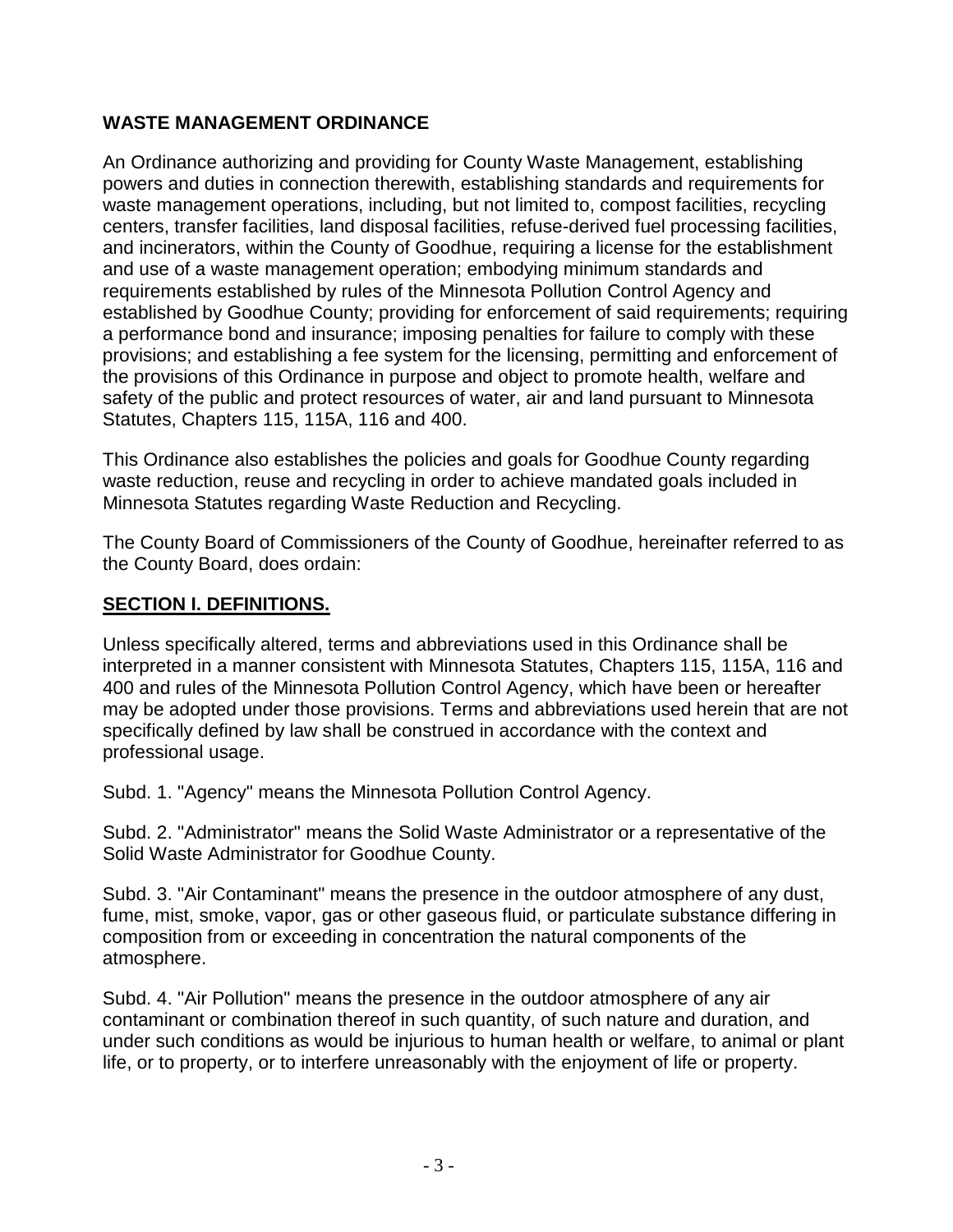Subd. 5. "Ash" means the incombustible material that remains after the incineration of raw and processed waste materials including, but not limited to, coal, solid waste, hospital waste, or wood.

Subd. 6. "Backyard Compost Site" means a site used to compost food scraps, garden wastes, weeds, lawn cuttings, leaves and prunings from a single family or household, apartment buildings, or a member of which is the owner, occupant or lessee of the property.

Subd. 7. "Bulking Agent" means the material added to a compost system to provide structural support and prevent the settlement and compaction of the decomposing waste.

Subd. 8. "Bulky Item" means an oversized waste including appliances, furniture, trees or other waste that requires extraordinary handling methods to achieve compaction.

Subd. 9. "Canister System" means one or more waste storage containers located to function as intermediate storage facilities, and which are serviced ona regular basis by a public or private waste hauler.

Subd.10. "Certified Capacity" means the in-place volume granted an owner or operator of a mixed municipal solid waste land disposal facility for the disposal of mixed municipal solid waste by a certificate of need as granted by the County Board.

Subd.11. "Closure" means the act of ceasing to accept waste for disposal, processing or recycling or other management and followed by actions to prevent or minimize the threat to public health and the environment including removing stored wastes, removing contaminated equipment, applying final cover, installing monitoring devices and all other work performed as necessary.

Subd.12. "Commercial Hauler" means any person who owns, operates, or leases vehicles for the purpose of collection and/or transportation of any type of waste for recycling, disposal or other approved management.

Subd.13. "Composting" means the controlled microbial degradation of organic waste to yield a humus-like product.

Subd.14. "Contaminated Soils" means soil that has been impacted by a release of a chemical or petroleum-based substance and is subject to local, State, and Federal regulations.

Subd.15. "County" means any department or representative of the county who is authorized by this Ordinance or otherwise by the County Board to represent the County of Goodhue in the enforcement or administration of this Ordinance.

Subd.16. "Cover Material" is material that is used to cover compacted waste in a land disposal site. Important general characteristics of good cover are low permeability, uniform texture, cohesiveness and compactability.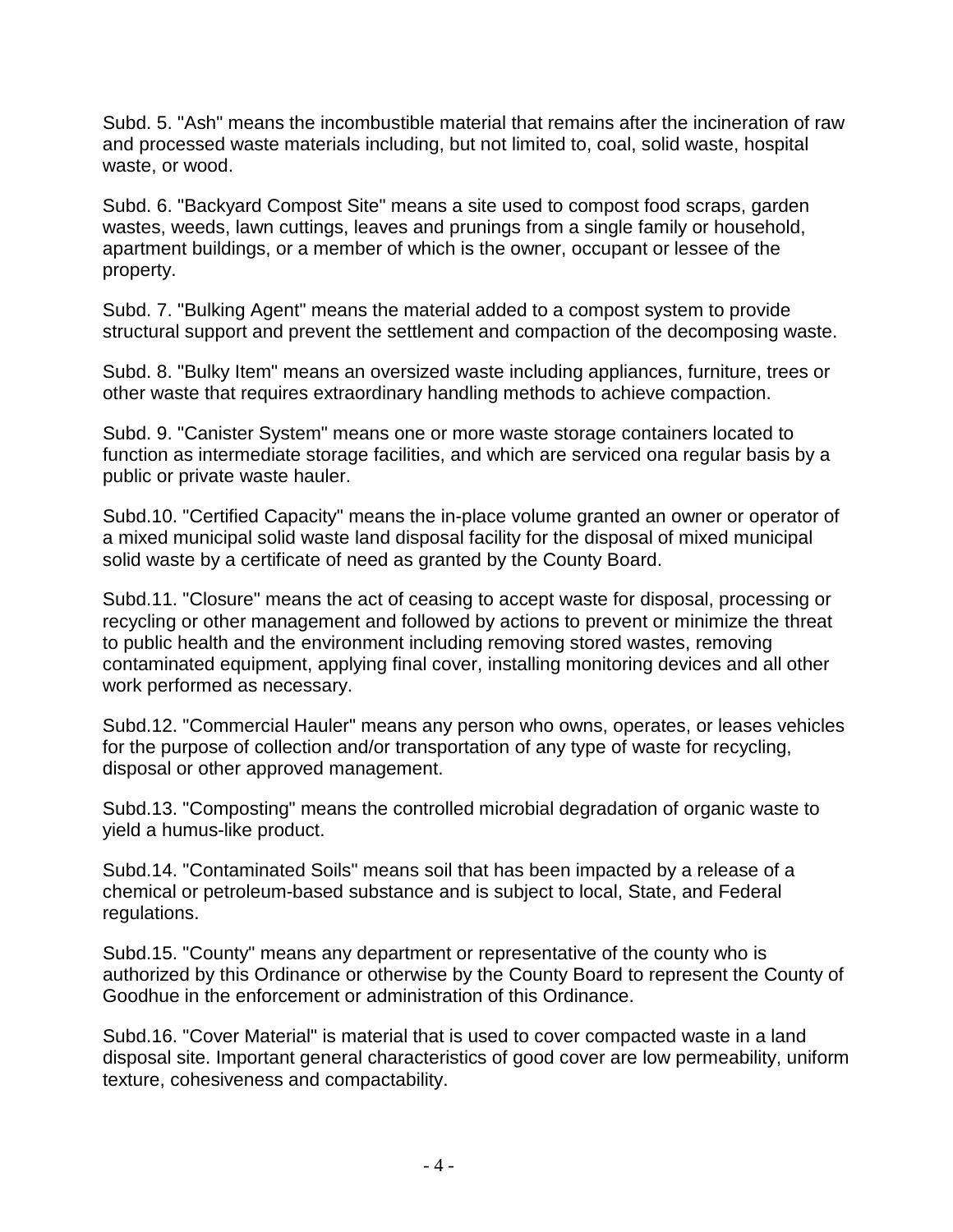Subd.17. "Demolition Debris" means waste resulting from the destruction of buildings, roads and other manmade structures including concrete, brick, bituminous concrete, untreated wood, masonry, glass, rock, trees and plastic building parts.

Subd.18. "Disposal Site" means a facility that is designed or operated for the purposes of reducing the volume of waste prior to placement of the waste, or the placement of waste residue in or on the land or the placement of waste directly in or on the land. All appurtenant facilities needed to process or transfer the waste are considered part of the facility.

Subd.19."Existing Facility" means a facility that is in operation or on which construction has started on or has been arranged through a contractual agreement that cannot be cancelled or modified without substantial loss.

Subd.20. "Floodplain" means any land that is subject to a one percent or greater chance of flooding in any given year from any source.

Subd.21. "Free Liquid" refers to the liquid produced when a 100-milliliter representative sample of waste placed on a standard 400-micron conical paint filter for five minutes.

Subd.22. "Garbage" means discarded material resulting from the handling, processing, storage, preparation, serving and consumption of food.

Subd.23. "Generator" means any person, by site, whose act or process produces hazardous waste or whose act first causes a hazardous waste to become subject to regulation.

Subd.24. "Hazardous Waste" means any refuse or discarded materials or combinations of refuse or discarded materials in solid, semi-solid, liquid, or gaseous form which cannot be handled by routine waste management techniques because they pose a substantial present or potential hazard to human health or other living organisms because of their chemical, biological, or physical properties. Categories of hazardous waste materials include, but are not limited to, explosives, flammables. oxidizers, poisons, irritants, and corrosives. Hazardous waste does not include sewage sludge and source material, special nuclear material or by-product material as defined by the Atomic Energy Act of 1954, as amended.

Subd.25. "Incineration" means the process by which wastes are burned for purpose of volume or weight reduction or energy recovery in facilities designed for such use.

Subd.26. "Incinerator Ash" is considered a special waste until either of the following events occurs:

- A. the United States Environmental Protection Agency establishes testing and disposal requirements for incinerator ash; or
- B. the Minnesota Pollution Control Agency adopts rules as required in Minnesota Statute Section 115A .97.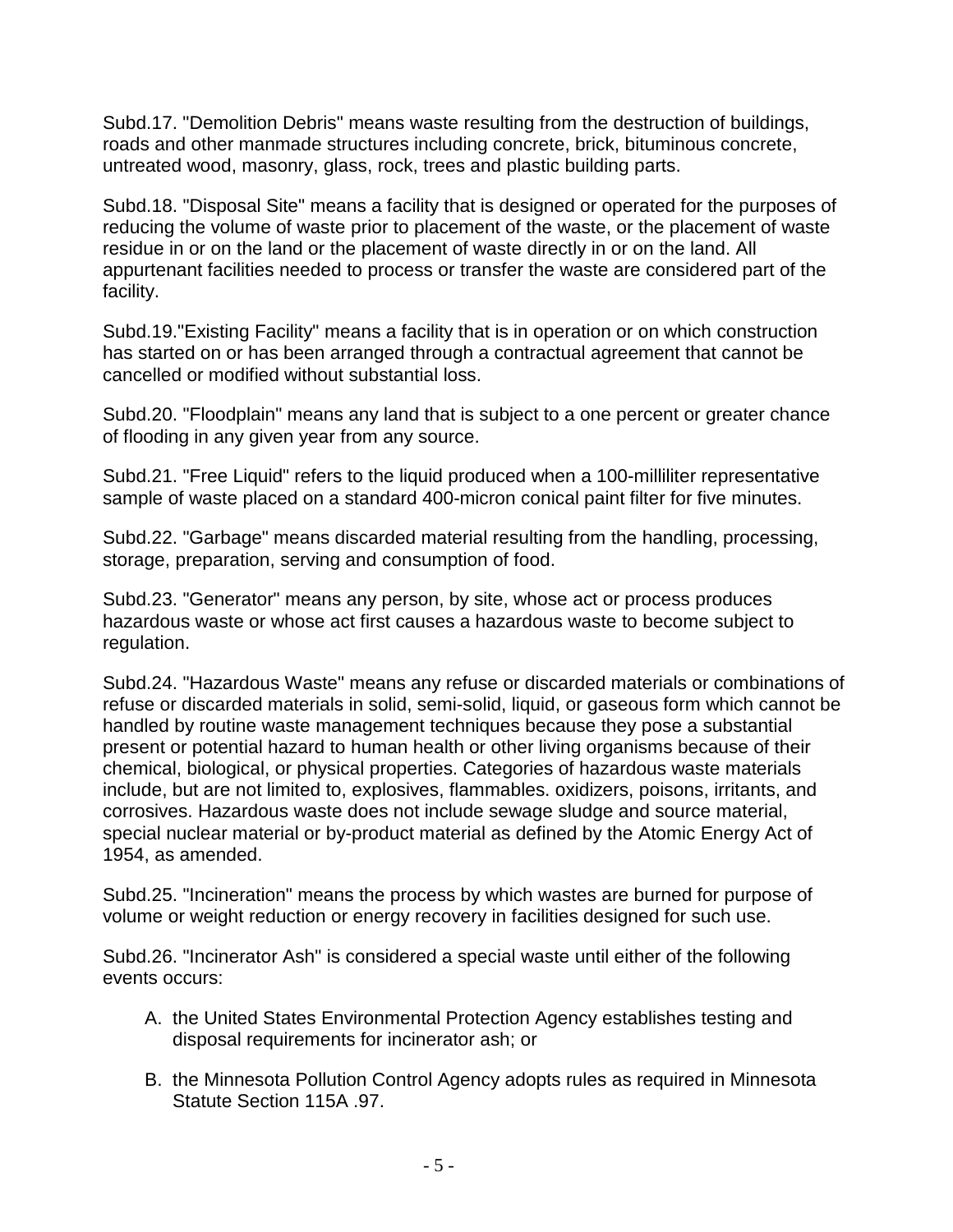Subd.27. "Industrial Solid Waste" means all solid waste generated from an industrial or manufacturing process and solid waste generated from non manufacturing activities such as service and commercial establishments. Industrial solid waste does not include office materials, restaurant and food preparation waste, discarded machinery, demolition debris or household refuse.

Subd.28. "Inert Material" means the uncompostable material remaining in a compost system after decomposition. Inert material does not include soil particles or other naturally occurring materials that may be found in the compost system.

Subd.29. "Infectious Waste" means laboratory waste, blood, regulated body fluids, sharps and research animal waste that have not been decontaminated.

Subd.30. "Intermediate Waste Storage Facility" is a facility for the preliminary storage of waste including, but not limited to, transfer facility, canister site or system, recovery of recyclable materials, reduction, shredding and compression or other management techniques.

Subd.31. "Intervention Limit" means a concentration or measure of a substance which, if found to be exceeded in a sample of surface water, ground water, soil or air, indicates possible pollution from a facility or activity.

Subd.32. "Land Pollution" means the presence in or on the land of any waste in such quantity, of such nature and duration, and under such condition as would affect injuriously any waters of the state, create air contaminants or cause air pollution.

Subd.33. "Landspreading" means the placement of waste or waste by-products on or incorporation of them into the soil surface.

Subd.34. "Leachate" means liquid that has percolated through waste and has extracted, dissolved or suspended materials from it.

Subd.35. "Licensee" means a person who has been issued a license by the County Board for waste management purposes pursuant to this Ordinance.

Subd.36. "Liner" means a continuous layer of reworked natural soil or man made materials beneath and on the sides of a land disposal facility, compost facility or storage area that restricts the downward or lateral escape of waste, leachate or gas.

Subd.37. "Major Appliance" means clothes washers and dryers, dishwashers, hot water heaters, garbage disposals, trash compactors, conventional ovens, ranges and stoves, air conditioners, refrigerators and freezers.

Subd.38. "Monitoring Point" means any installation or location used to determine the quality or physical characteristics of water, air or soil.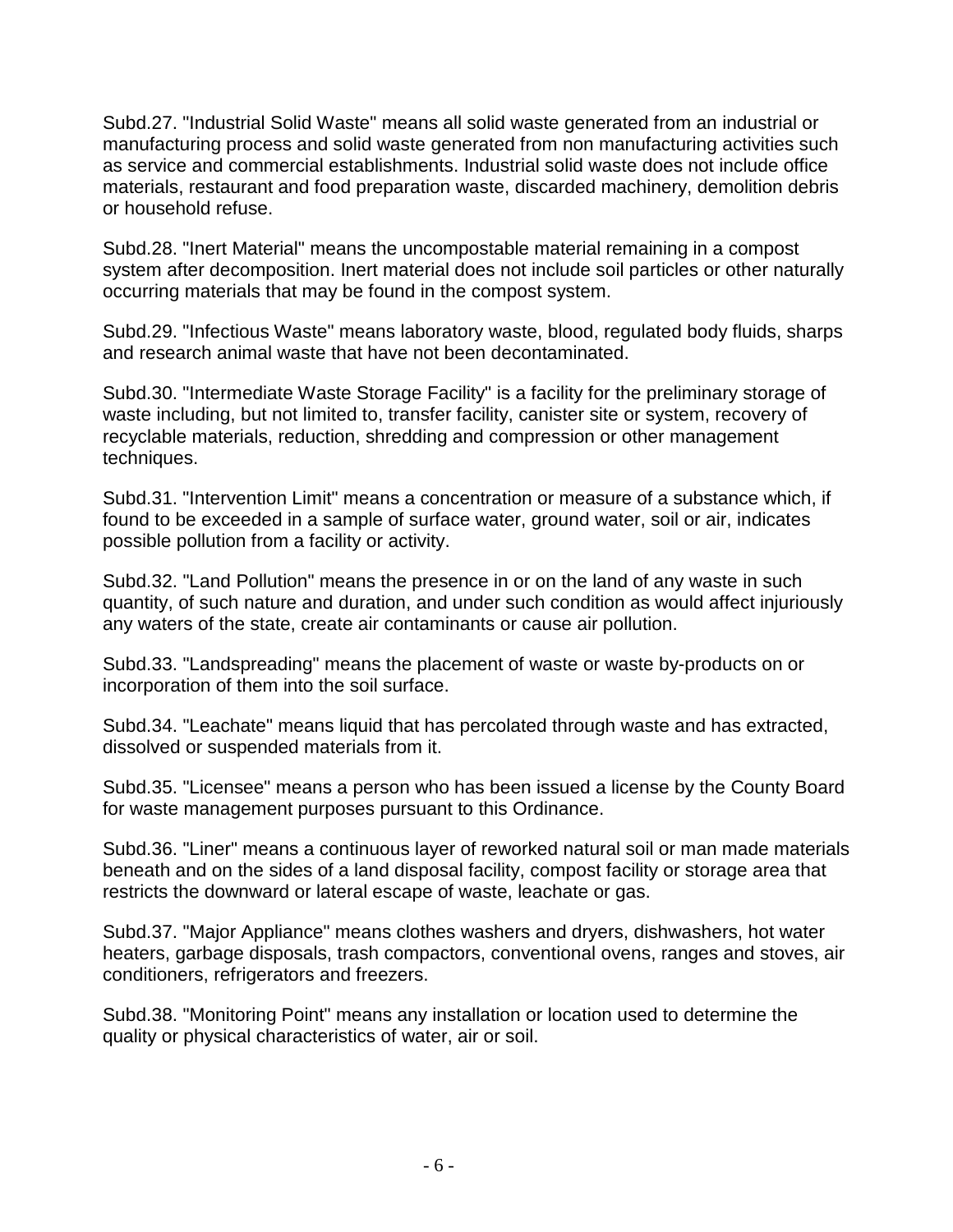Subd.39. "Open Burning" means burning any matter whereby the resultant combustion products are emitted directly to the open atmosphere without passing through an adequate stack, duct or chimney.

Subd.40. "Open Dump" means a land disposal site at which waste is disposed of in a manner that does not protect the environment, is susceptible to open burning and is exposed to the elements, flies, rodents and scavengers.

Subd.41. "Operation" means any site, facility, or activity relating to waste management.

Subd.42. "Person" means any human being, any municipality or other governmental or political subdivision or other public agency, any public or private corporation, any partnership, firm, association, or other organization, any receiver, trustee, assignee, agent, or other legal representative of any of the foregoing, or any legal entity.

Subd.43. "Problem Material" means a material that, when it is processed or disposed with mixed municipal solid waste, contributes to one of the following results:

- A. the release of a hazardous substance, or pollutant or contaminant, as defined in Minnesota Statutes, Section 115B.02, Subdivisions 8, 13, and 15;
- B. pollution of water as defined in Minnesota Statutes, Section 115.01, Subdivision 5;
- C. air pollution as defined in Minnesota Statutes, Section 116.06, Subdivision 3; or
- D. a significant threat to the safe or efficient operation of a solid waste processing facility.

Subd.44. "Putrescible Material" means waste that is capable of being rotten, or that may reach a foul state of decay or decomposition.

Subd.45. "Recyclable Materials" means materials that are separated from waste for the purpose of recycling, including paper, glass, plastic, metals, automobile oil, and batteries. Refuse-derived fuel or other material that is destroyed by incinerators is not a recyclable material nor is any material that is processed in a manner that precludes further use in its original form or processed form.

Subd.46. "Recycling" means the process of collecting and preparing recyclable materials and reusing the materials in their original form or using them in manufacturing process without destruction of the material. Recycling includes yard waste composting and mechanical or hand separation of materials for reuse.

Subd.47. "Refuse" means putrescible and nonputrescible wastes, including garbage, rubbish, ashes, incinerator ash, incinerator residue, street cleanings, market and industrial solid wastes, and municipal treatment wastes that do not contain free moisture.

Subd.48. "Refuse-derived Fuel" is solid waste that has been processed to make it suitable for use as a fuel source.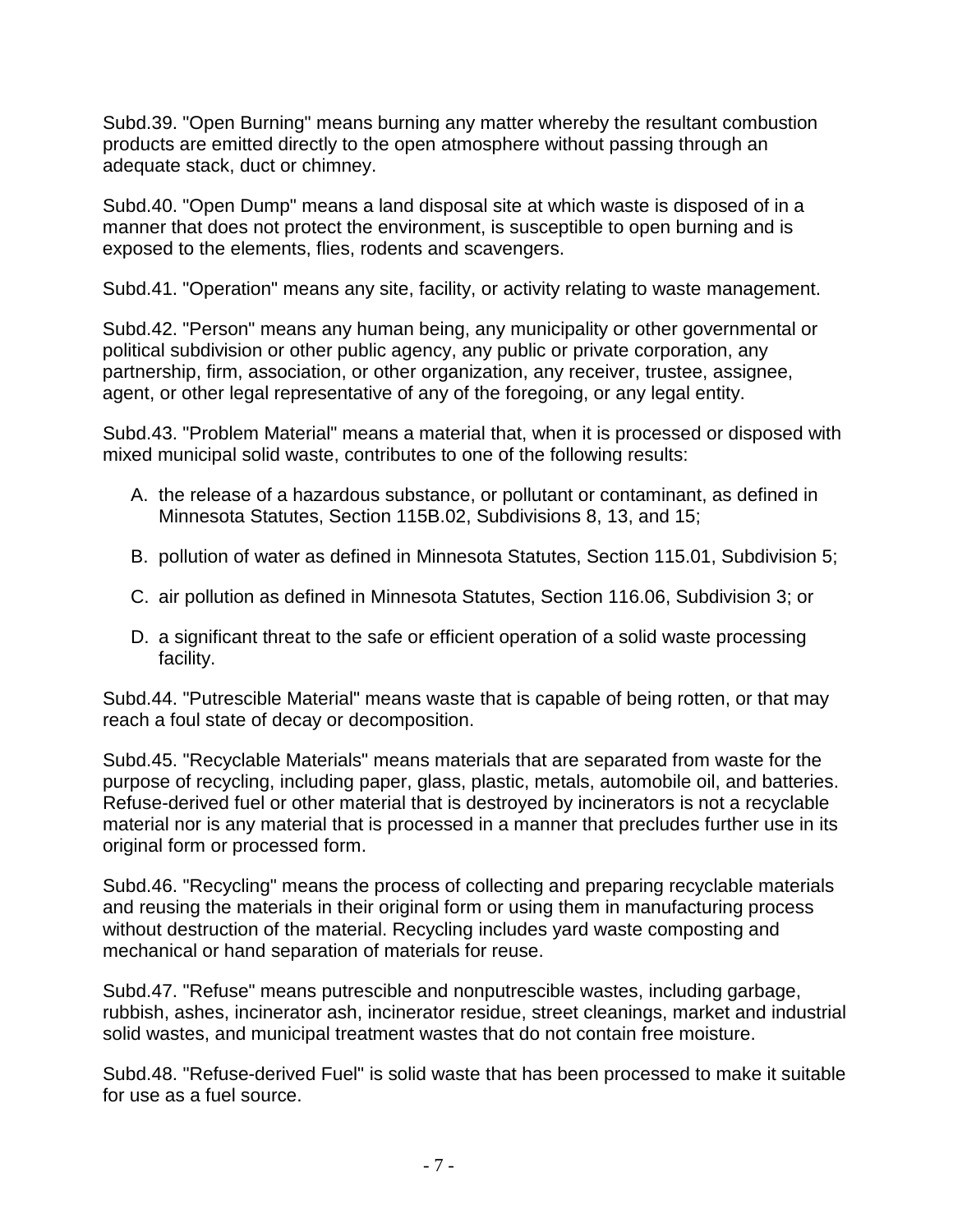Subd.49. "Shoreland" means land located within the following distances from public water:

- A. 1 ,000 feet from the ordinary high water mark of a lake, pond, or flowage; and
- B. 300 feet from a river or stream, or the landward extent of a floodplain designed by ordinance on such a river or stream, whichever is greater.

Subd.50. "Solid Waste" means garbage, refuse, sludge from a water supply treatment plant or air contaminant treatment facility, or other discarded waste materials and sludges, in solid, semi-solid, or contained gaseous form, resulting from industrial, commercial, mining, or agricultural operations, or from community activities, but doesnot include hazardous waste, animal waste used as fertilizer; earthen fill, boulders, rock; sewage sludge, solid or dissolved material in domestic sewage or other common pollutants in water resources, such as silt, dissolved or suspended solids in industrial wastewater effluents or discharges which are point sources subject to permits under

Section 402 of the Federal Water Pollution Control Act; as amended, dissolved materials in irrigation return flows; or source material, special nuclear material, or byproduct material as defined by the Atomic Energy Act of 1954, as amended.

Subd.51. "Transfer Facility" means a fixed or mobile facility in which waste collected from any source is temporarily deposited, compacted, or r~arranged for transportation to another waste management facility in quantities greater than 10 cubic yards or stored more than 48 hours. Trucks and semi-trailers used solely to deliver waste from one facility to another are not considered to be transfer facilities.

Subd.52. "Transporter" means a person engaged in the off-site transportation of hazardous waste by air, rail, highway, or water.

Subd.53. "Waste Management" means the storage, collection, processing or removal of waste from or on public or private property, its transportation to intermediate storage facilities or its final disposal or processing by methods approved by the Agency.

Subd.54. "Waste Collection Service" means a public or private operation engaged in waste collection and transportation.

Subd.55. "Waste Materials" means all wastes defined as a hazardous waste or solid waste in their processed or unprocessed state. Waste materials include source-separated wastes, refuse-derived fuel, recyclables, compost, ash, etc.

Subd.56. "Water Pollution" means the discharge of any pollutant into any waters of the state or the contamination of any waters of the state so as to create a nuisance or render such waters unclean, or noxious, or impure so as to be actually or potentially harmful or detrimental injurious to public health, safety or welfare, to domestic, agricultural, commercial, industrial, recreational or other legitimate uses; or to livestock, animals, birds, fish or other aquatic life; or the man made or man-induced alteration of the chemical, physical, biological, or radiological integrity of waters of the state.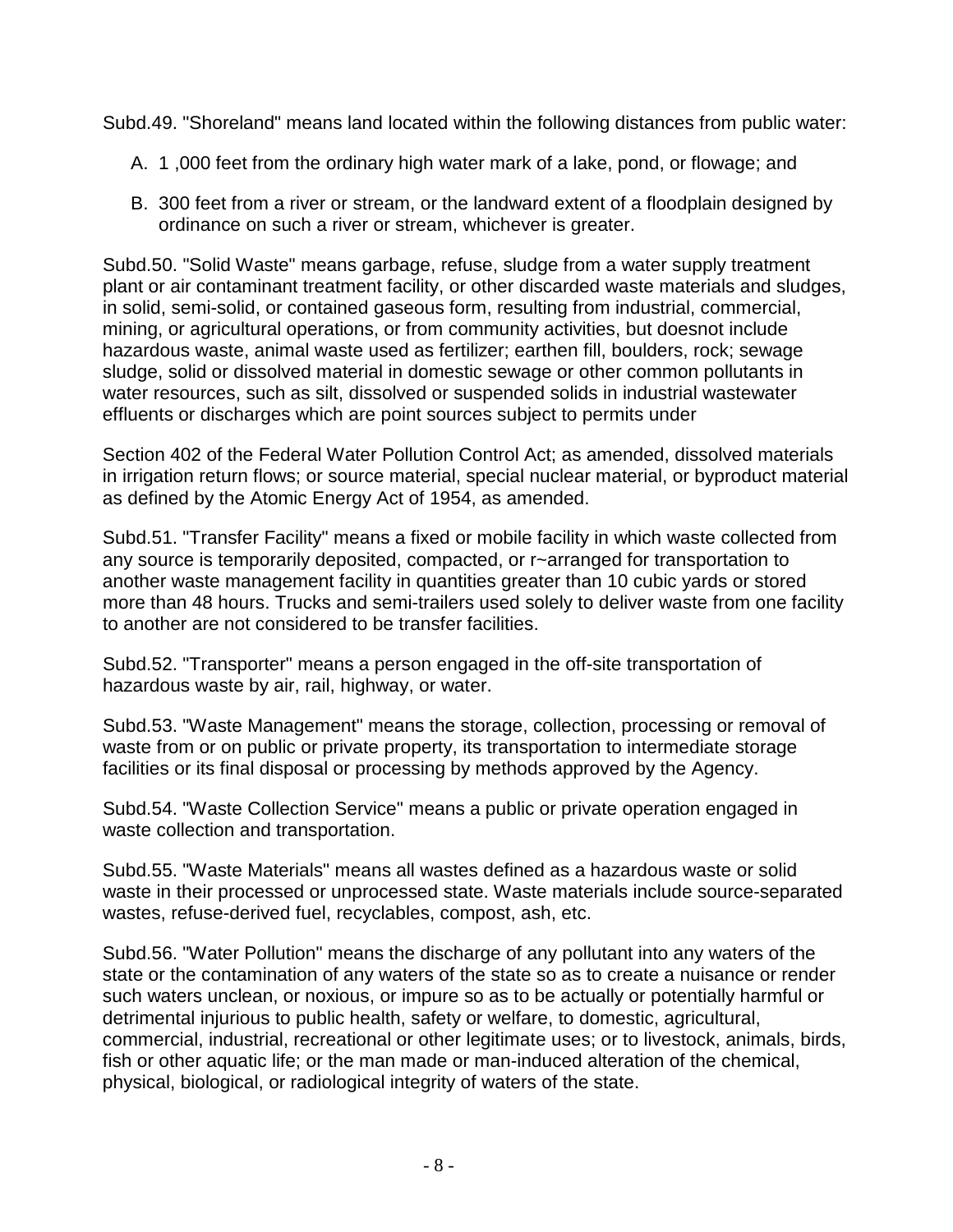Subd.57. "Water Table" means the surface of the ground water at which the pressure is atmosphere. Generally this is the top of the saturated zone.

Subd.58. "Waters of the State" means any waters, surface or underground, except those surface waters which are not confined but are spread and diffused over the land. "Waters of the State" includes all boundary and inland waters.

Subd.59. "Wetland" means a surface water feature classified as a wetland in the publication entitled "Classification of Wetlands and Deep Water Habitats of the United States," written and published by the United States Fish and Wildlife Service Biological Services Program, FWS 035-71/31, December 1979.

Subd.60. "Yard Waste" means the garden wastes, leaves, lawn cuttings, weeds, and prunings generated at residential or commercial properties.

#### <span id="page-8-0"></span>**SECTION II. GENERAL PROVISIONS.**

Subd. 1. No person shall cause, permit, or allow land or property under his control to be used for waste management purposes, except at an operation for which a license has been granted by the County Board, unless otherwise provided by this Ordinance.

The Administrator may take action as allowed under Section VI, subdivisions 2 through4 for actions violating this subdivision.

Subd. 2. Any operation to be used for any method of waste management not otherwise provided for in this Ordinance must be licensed by the County Board before operation may commence. The license application shall include three sets of complete plans, specifications, design data and ultimate land use plans. Proposed operating procedures for a waste management facility must be prepared by a professional engineer registered in Minnesota. The applicant shall procure a proper zoning permit to accompany the application if required by a local governmental unit's Zoning Ordinance.

No license shall be issued for a waste facility unless the applicant has demonstrated to the satisfaction of the County Board the availability of revenues necessary to operate the facility in accordance with applicable Federal, State and local laws, ordinances and rules.

Subd.3. After receiving an application for an operation, the County Board shall refer such applications to the Administrator who shall give a recommendation to the County Board concerning whether it should issue or deny the license. If an applicant is denied a license, such applicant shall be notified in writing of the reasons therefor by the County Board. A denial shall be without prejudice to the applicant's right to an appearance before the County Board or to the applicants right to file a further application after revisions are made to satisfy objections specified as reasons for the denial. All applicant's shall receive a preliminary response within 60 days of submittal and a final response within 120 days. Response times may be extended to obtain more information and/or to hold required public hearings.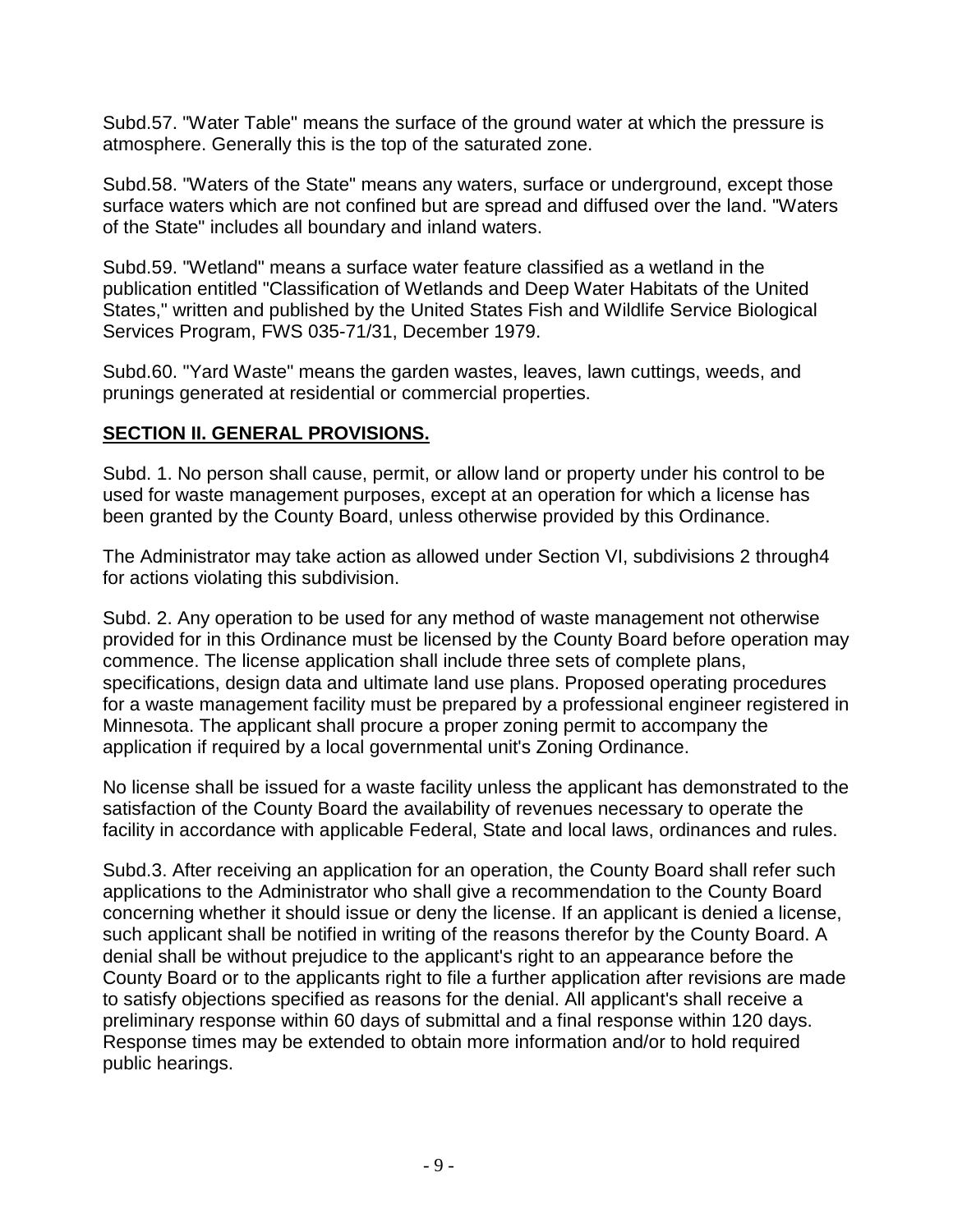Subd.4. The County Board shall refuse to issue a license for any operation that does not comply with this Ordinance, Agency rules and the County's Solid Waste Management Plan.

Subd. 5. Issuance of any license pursuant to the provisions of this Ordinance shall be contingent upon the applicant furnishing to the County a bond in an amount to be set by the County Board. This bond shall name the County as obligee with sufficient sureties duly licensed and authorized to transact business in the State of Minnesota as sureties. The condition of such bond shall be that, if the licensee fails to comply with any requirements or fails to perform any of the acts required of an operation or ceases to operate any monies or expend any labor or material to restore the operation to a condition in compliance with this Ordinance, the bond holder and the sureties on its bond shall reimburse the County for any and all expenses incurred by the County to remedy failure of the licensee to comply with the terms of this Ordinance, and the bond holder and its sureties shall indemnify and save the County harmless from all losses, costs, and charges that may occur to the bond holder or its sureties because of any default of the licensee under the terms of the bond terms to operate in compliance with the terms of the ordinances of the County.

Subd.6. In addition to the bond referred to in subdivision 5, issuance of any license pursuant to the provisions of this Ordinance shall be contingent upon the applicant securing insurance, and furnishing to the County a copy of a certificate therefor, the following types of insurance issued to the licensee by insurers duly licensed within the State of Minnesota and in amounts to be set by County Board; general liability including, but not limited to, bodily injury, property damage, motor vehicle, or other insurance such as Worker's Compensation, required by State or County Law.

Subd.7. Any license granted by the County Board under the provisions of this Ordinance may be suspended by the County Board at any time for noncompliance with the provisions of the license, this Ordinance or applicable state laws or rules, or upon written notification to the licensee and the County Board by the Administrator or by an authorized representative of the Agency that the continued use of the operation endangers the health, welfare or safety of the public or that the continued use pollutes or impairs the environment.

The notice of suspension shall be deemed adequately served whenever it is served upon the licensee personally or by leaving the same at the licensed premises with the person in charge thereof or by registered mail. A copy of the notice of suspension shall be provided to the County Board. The County Board shall remove the license suspension only upon presentation of evidence acceptable to the County Board that the conditions that were cited as cause for suspension have been fully corrected.

A license may be revoked only after the County Board has held a public hearing at which the licensee and other persons wishing to be heard concerning the operation shall have the right to be heard. The date of the hearing for license revocation shall be set by the County Board and shall not be held earlier than thirty days after notice of said hearing was mailed to the licensee. Evidence may be adduced in a manner consistent with the rules of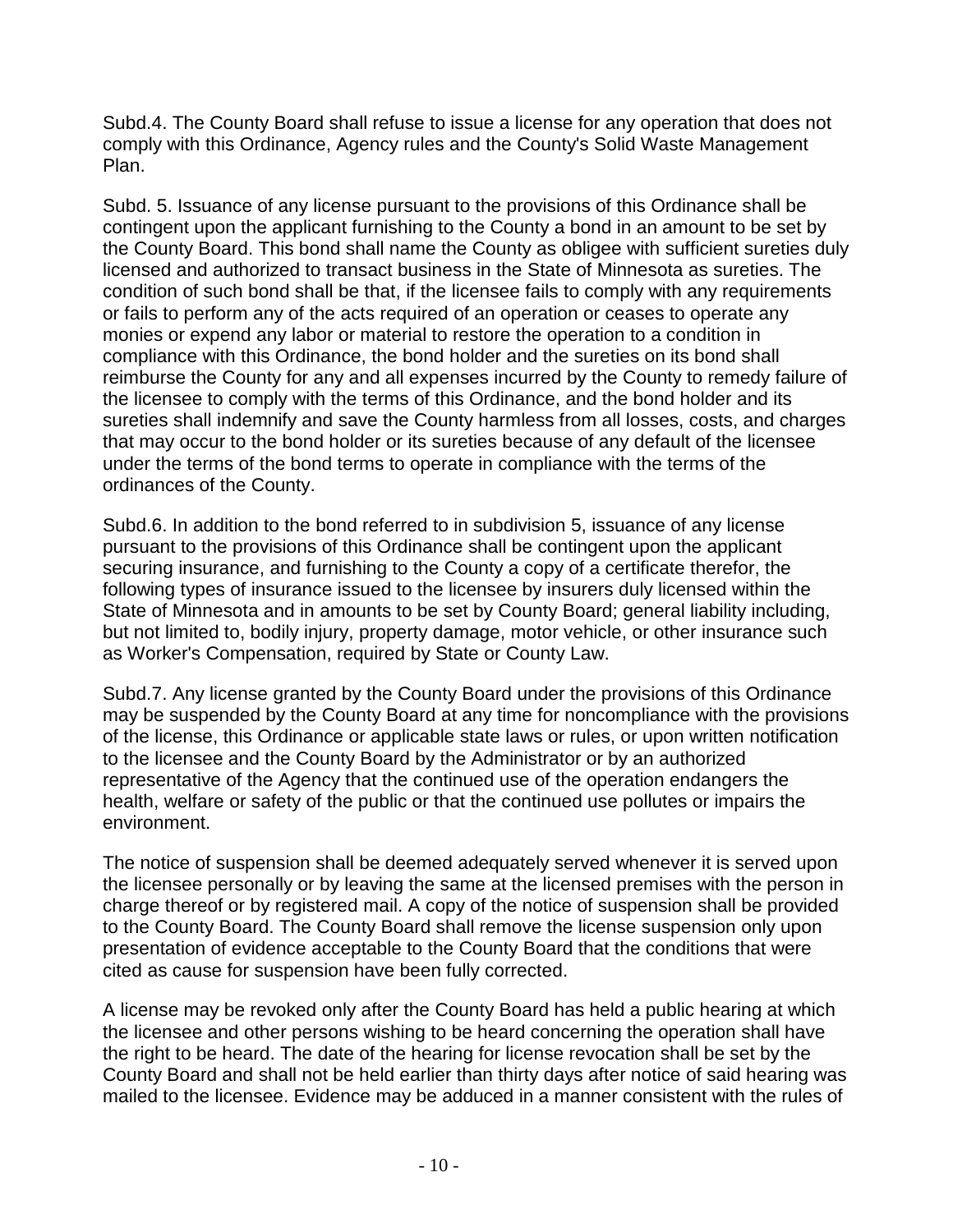evidence applied in civil cases. A transcript thereof shall be made by tape recording or other suitable technique.

If, pursuant to said hearing, the County Board shall determine that the operation has been conducted in violation of the provisions of the license, this Ordinance, State laws or State rules, the County Board may revoke the license or continue such suspension until the licensee has demonstrated that full compliance with the rules has been attained and that such compliance will be continued in the foreseeable future.

Subd. 8. Routine inspection and evaluation of an operation shall be made by the Administrator at such frequency as to ensure consistent compliance by the operation with the provisions of this Ordinance. The licensee shall be provided with a written inspection report containing a precise description of any deficiencies, recommendations for the correction thereof and the date when the corrections shall be accomplished. Copies of said report(s) shall be furnished to the Agency. The licensee shall allow to authorized representatives of the County or the Agency access to the facility at any time for purpose of making such inspections as may be necessary to determine compliance with the requirements of this Ordinance, and any other applicable statute, ordinance, or rule.

Subd. 9. Where the conditions imposed by any provision of this Ordinance differ with conditions imposed by other provision of this Ordinance, or any other applicable law, ordinance or rule, the provision that establishes the higher standards for the promotion of the public health, safety, and general welfare shall prevail.

Subd.10. Every license issued under this Ordinance for a waste management shall be registered with the office of the Administrator.

Subd.11. All unpaid bills related to waste management may be certified on the tax rolls for the next year.

#### <span id="page-10-0"></span>**SECTION III. SOLID WASTE ADMINISTRATOR.**

Subd. 1. The Solid Waste Administrator shall have all necessary authority to implement and carry out the provisions of this Ordinance including, but not limited to, the following:

- A. To review and consider all license applications anQ supporting materials referred to the Administrator for waste management within the County, and after such review and consideration, to recommend in writing with documentation to the County Board whether a license should be granted or denied;
- B. To inspect operations to determine compliance and to investigate complaints about violations of this Ordinance;
- C. To recommend to the County Attorney that legal proceedings be initiated against a person or group of persons to compel compliance with the provisions of this Ordinance or to terminate or control an operation not in compliance with this Ordinance;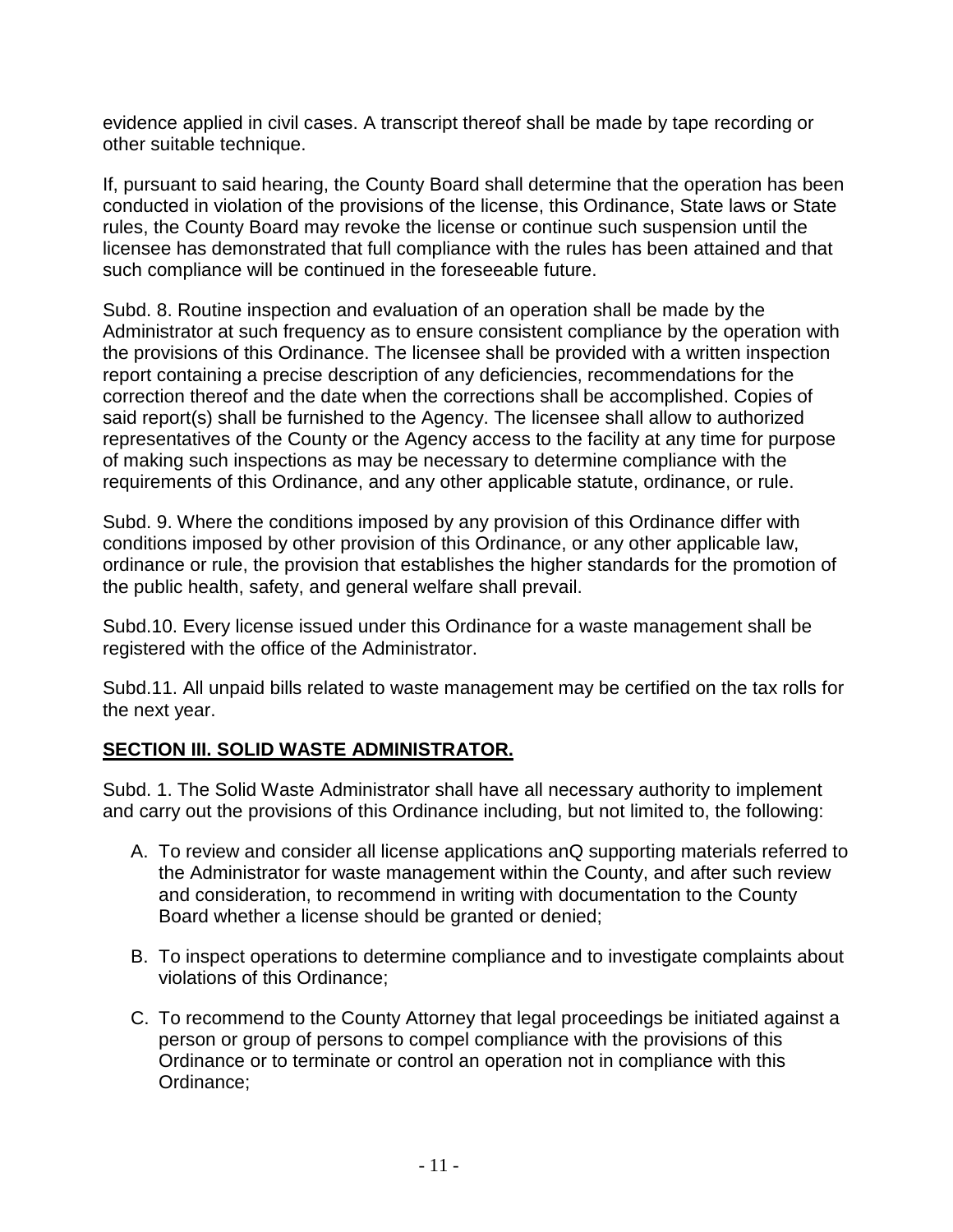- D. To encourage and conduct studies, investigations and research relating to aspects of waste management, including but not limited to, methodology, chemical and physical considerations, and engineering;
- E. To advise, consult, and cooperate with the public and other governmental agencies in furtherance of the purpose of this Ordinance; and
- F. To develop and implement an educational program to involve school curriculum, local governmental units, the public at large, and affected parties to ensure and encourage participation in waste management programs.

Subd. 2. The Administrator shall be responsible for the completion of all reports to the Minnesota Office of Waste Management and Agency regarding County- owned waste facilities and expenditures from any grant funds. The reports shall include the following:

- A. Annual Reports for the Goodhue County Recycling Facility, the Goodhue County Demolition Land Disposal Facility, and the Red Wing Land Disposal Facility and any other County-owned or operated waste management facility;
- B. Annual Report on the Goodhue County's efforts to meet the State of Minnesota's mandated recycling goal; and
- C. Annual Report on the expenditures of the SCORE funding and surcharge imposed by the State of Minnesota.

Subd.3. The Administrator shall recommend to the County Board application for funding opportunities to assist in the implementation of this Ordinance from public or private sources.

Subd. 4. The Administrator shall be responsible for the development of plans and manuals as required to meet State and Federal rules.

#### <span id="page-11-0"></span>**SECTION IV. WASTE STORAGE.**

Subd. 1. Waste materials shall be stored in a manner that complies with State and Federal rules administrated by the Agency.

Subd.2. Toxic or hazardous wastes shall be stored in accordance with State and Federal rules administrated by the Agency.

Subd.3. Transfer facilities and canister sites may be established and shall be licensed annually according to Sections II, V, XX, and shall meet all additional requirements imposed by the County Board.

Subd. 4. Waste materials shall not be stored on public or private property for more than two (2) weeks without the written approval of the Administrator. Nonputrescible wastes suitable for recycling shall not be stored on public or private property in a manner that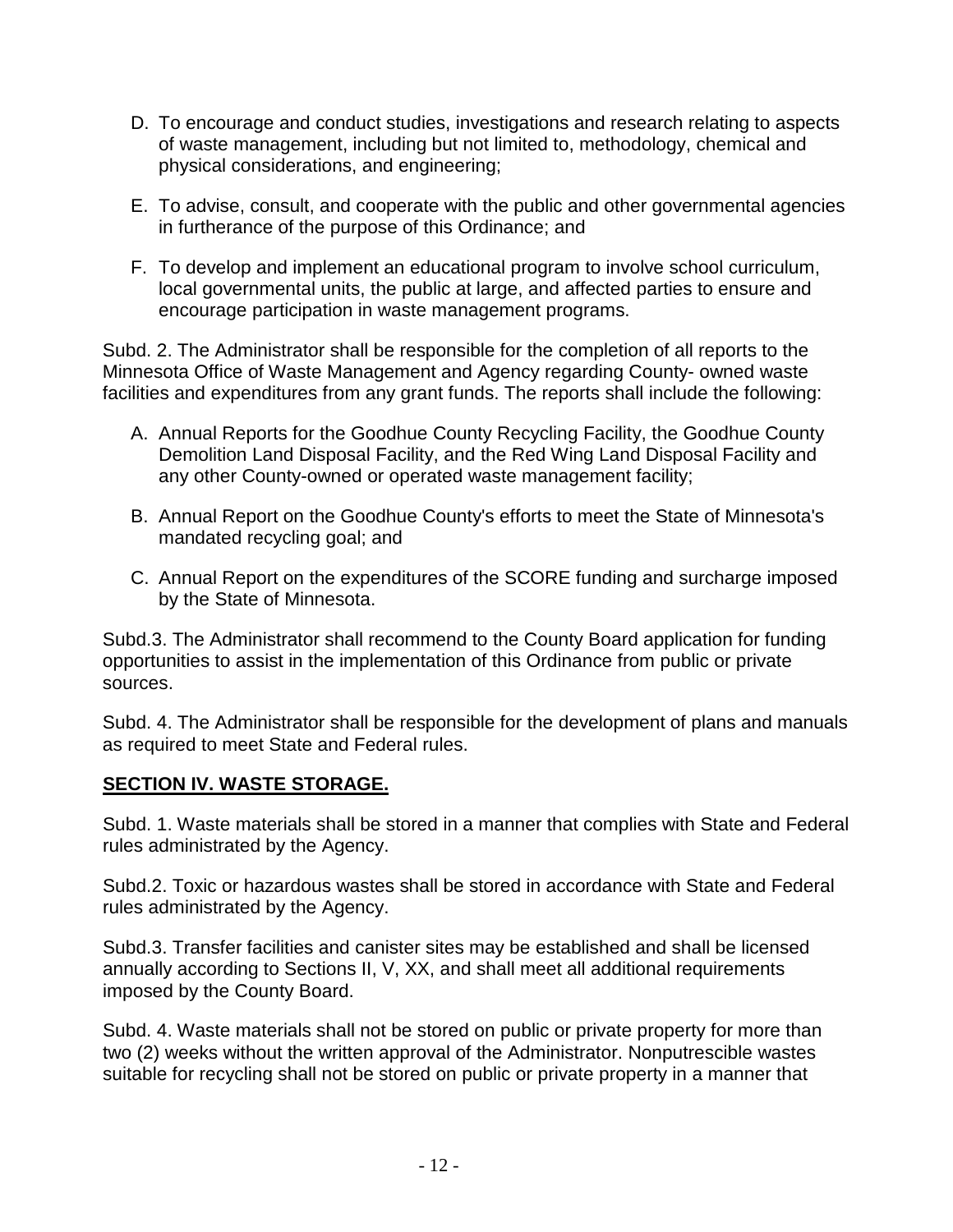create a nuisance, safety concerns or health hazard. Approval may be granted for longer storage at the time of licensure for a commercial hauler based on the service provided.

#### <span id="page-12-0"></span>**SECTION V. COLLECTION AND TRANSPORTATION OF WASTE.**

Subd. 1. The collection and transportation of waste materials shall be performed in accordance with State rules administered by the Agency.

Subd.2. Toxic or hazardous wastes shall be transported in a manner consistent with State rules administered by the Agency.

Subd. 3. No person may collect or transport waste materials for hire without first obtaining a license from the County Board. The County Board shall not issue a license until the applicant complies with all of the following requirements:

- A. The applicant shall submit a completed application form provided by the County for a waste collection and transportation license.
- B. The applicant shall submit for inspection to the County, when requested but no more than once per year except when are detected as not meeting Ordinance standards, all vehicles to be used for waste collection and transportation. An annual Minnesota Department of Transportation inspection shall be conducted prior to license issuance. The Minnesota Department of Transportation inspection results may be used in replacement of a County inspection.

Such vehicles shall have leak-resistant bodies of easily cleanable construction, completely covered with metal, heavy canvas or other suitable covering, and shall be subject to approval and periodic inspection by the Administrator or the Administrator's designee.

- C. The applicant shall meet all of the applicable requirements for obtaining a license that are specified in Section II of this Ordinance.
- D. The applicant shall establish a fee for collection and transportation of waste materials on a volume-based system, to the extent possible.

#### <span id="page-12-1"></span>**SECTION VI. LITTER.**

Subd. 1. It shall be unlawful to place any portion of waste in or on public or private lands, shorelands, roadways, or waters. Such placement will be considered littering under this Ordinance.

Subd. 2. A person in violation of Subdivision 1 shall be subject to a civil penalty of not less than twice or more than five times the amount of cost incurred by the County to remove, process, and dispose of the waste.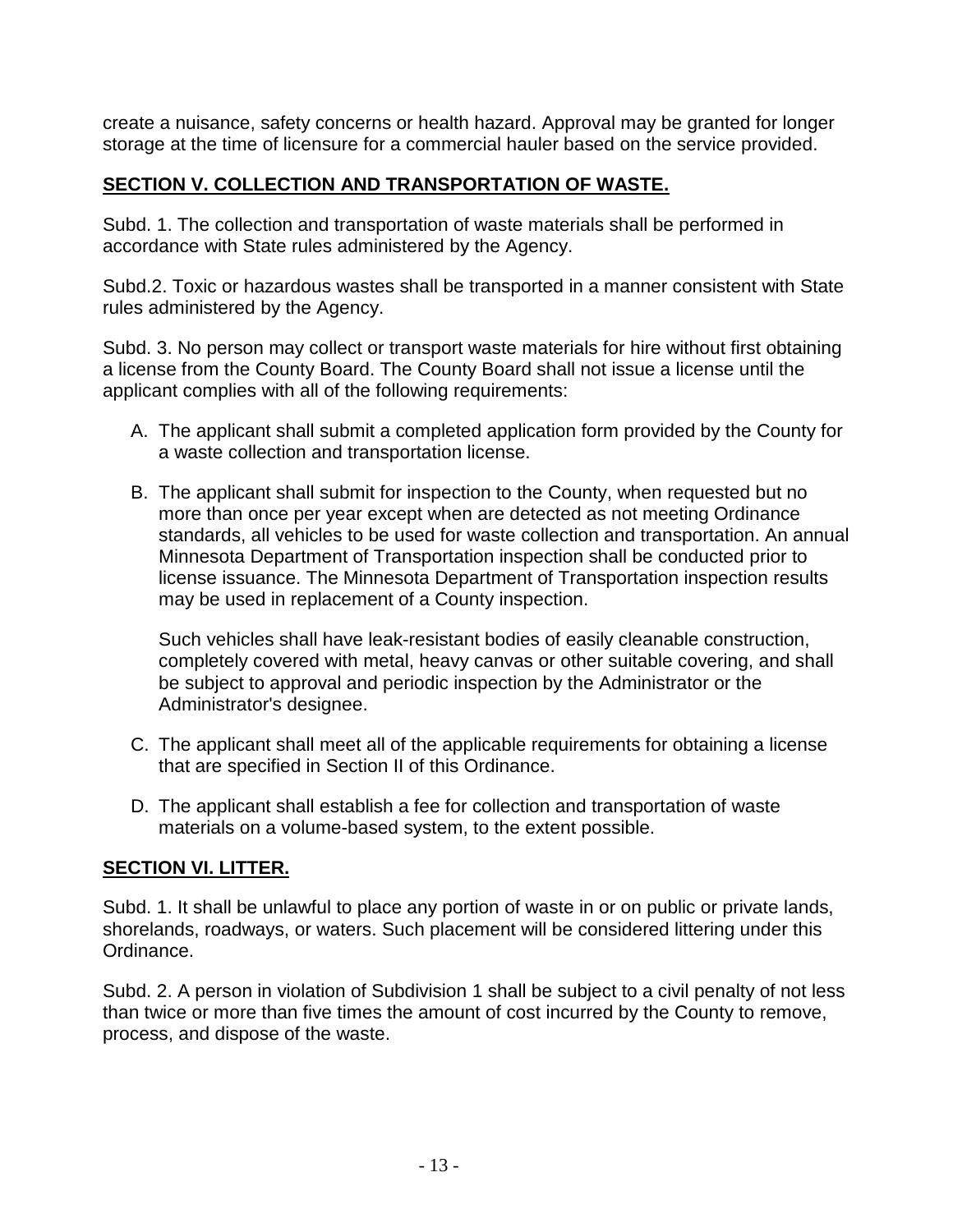Subd. 3. The Administrator with the County Attorney shall bring action to recover the civil penalty; related legal, administrative, and court costs; and damages for injury to or pollution of the lands, shorelands, roadways, or waters where the waste was placed.

Subd. 4. The County Board may place a lien on property used as a deposit for waste in violation of Section II, Subdivision 1, and collect the cost as a special assessment.

Subd. 5. The following provisions will apply to all unauthorized placement of waste:

- A. the deposition of waste in the County is prohibited except as allowed by this Ordinance;
- B. the property owner or occupant is required to remove any unauthorized deposition of waste;
- C. if the waste is not removed, the County shall provide for its removal at the property owner's or occupant's expense; and
- D. if direct payment is not received, the County shall provide for the expense to be a lien on the property and collected as a special assessment.

# <span id="page-13-0"></span>**SECTION VII. PROBLEM MATERIAL MANAGEMENT.**

Subd. 1. No person shall place major appliances in mixed municipal solid waste or dispose of major appliances in a solid waste processing or disposal facility after July 1, 1990.

Subd. 2. No person shall place a motor vehicle battery in mixed municipal solid waste.

Subd. 3. A person selling lead acid batteries at retail or offering lead acid batteries for retail sale in Minnesota must accept lead acid batteries from customers, charge the fee established by the State, and provide written notice of all State requirements.

Subd. 4. Any person selling lead batteries at wholesale or offering lead acid batteries for sale at wholesale must also accept lead acid batteries from customers.

Subd. 5. All lead acid batteries must be recycled.

Subd.6. A person who sells lead acid batteries at retail may not charge to receive lead acid batteries from consumers.

Subd. 7. A consumer may not deliver more than five lead acid batteries to a retailer at one time.

Subd. 8. A retailer who does not recycle lead acid batteries received from consumers is guilty of a misdemeanor. Each lead acid battery that is not recycled is a separate violation.

Subd. 9. All household batteries and industrial or commercial generated dry-cell batteries must be managed in accordance with the County's household battery program.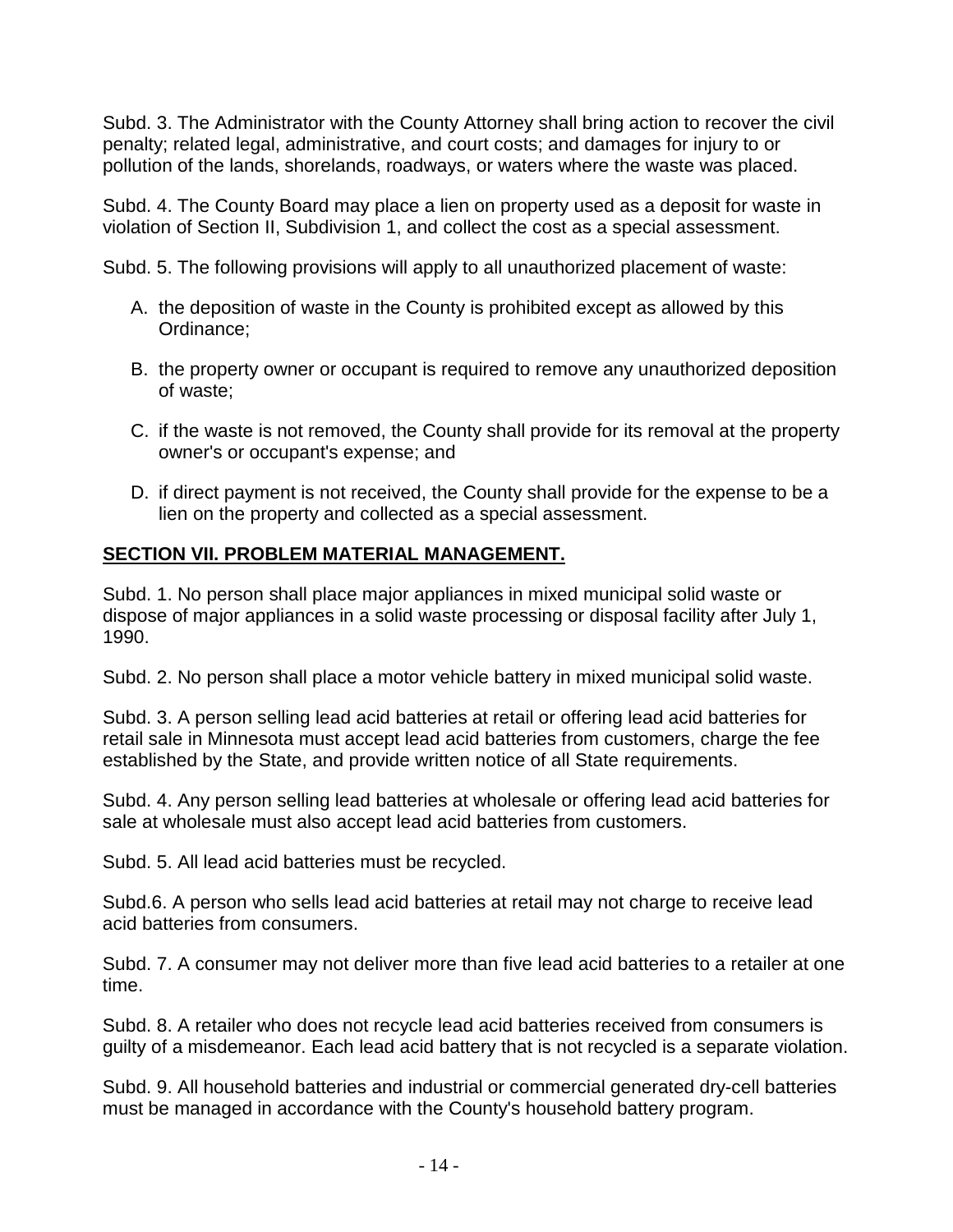Subd.10. As more problem materials are defined by the State, all persons in Goodhue County will be required to meet the management controls established for each problem material.

# <span id="page-14-0"></span>**SECTION VIII. RECYCLING AND RECYCLING FACILITIES.**

Subd. 1. With this Ordinance, the County Board establishes a minimum recycling goal of 25 percent by weight of the total solid waste generated in Goodhue County. This goal will be met, to the extent possible, by December 31, 1992. Within two years from obtaining the 25 percent minimum, the County will increase the amount recycled by 10 percent.

Subd.2. In an effort to meet this goal, the County shall work with city and township officials to develop and implement programs including education efforts. All citizens of Goodhue County shall be given the opportunity to recycle.

Subd.3. A license shall be required for the collection and transportation of recyclables. The license shall be obtained in accordance with Sections II, V and XX. All recycling facilities, except publicly-owned and operated facilities, shall be licensed according to Sections II, V and XX and must comply with Agency permit requirements.

Subd.4. All applications for a recycling facility must include the potential markets, volumes, and fees for the proposed operations.

Subd. 5. All recycling collectors and facility operators shall submit an annual report to the Administrator. The report shall be submitted by January 10 of each year and shall cover the previous year's material handled.

Subd. 6. The Administrator shall work with state, city and township officials to develop recycling opportunities for problem materials and newly identified materials.

Subd. 7. The following technical standards shall apply to all recycling facilities:

- A. The site must be designed and constructed to prevent surface water from draining through recyclable or unusable material.
- B. All spills or leaks must be contained.
- C. Ample storage of recyclable materials and unusable materials.
- D. The facility must be operated in a manner that minimizes dust and other windblown material, vermin populations due to improper storage, and other nuisance conditions.
- E. All unusable material must be removed at least once each week.
- F. All facility structures must be located at least 20 feet from any property lines and must conform to all building and zoning requirements.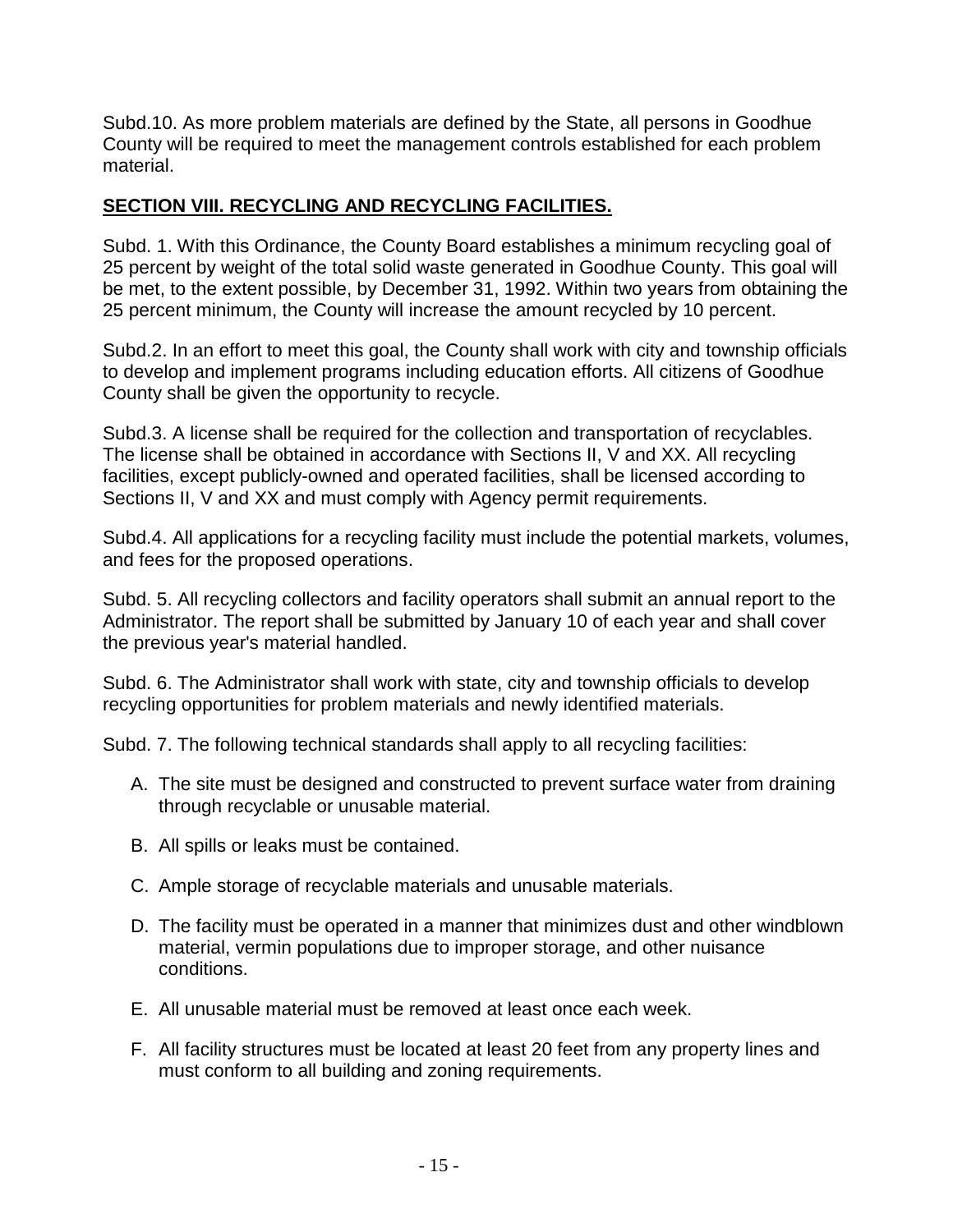- G. A plan must exist for the routing of materials, if particular markets disappear or if the facility must close for a period of time - either scheduled or unscheduled shutdowns.
- H. If the facility is open for use by individuals, a separate unloading area must be provided or traffic controlled to prevent collisions between commercial and individual vehicles. This provision may be waived by the Administrator for facilities with fewer than 10 vehicles entering per day.
- I. When the facility is permanently closed, all materials must be removed and properly managed.

# <span id="page-15-0"></span>**SECTION IX. TRANSFER FACILITIES.**

Subd. 1. No person shall construct or operate a waste transfer facility without first obtaining a license issued by Goodhue County. The license shall be obtained in accordance with Sections II, V, and XX, and the facility must comply with Agency permit requirements.

Subd.2. The applicant must provide the following information when applying for a license to construct and/or operate a transfer facility:

- A. the facility design and layout;
- B. the types and number of vehicles expected to use the facility;
- C. the types of waste to be accepted;
- D. the hours of operation;
- E. the storage capacity of the facility;
- F. final location of waste;
- G. on-site traffic operations;
- H. operating plans;
- I. recycling and composting activities to be conducted, if any; and
- J. a copy of all permit materials submitted to the Agency.

Subd.3. All facility structures must be at least 20 feet from any property line and conform with all building and zoning ordinances.

Subd. 4. The design and operation of a transfer facility must meet the following standards:

A. The facility must be secured.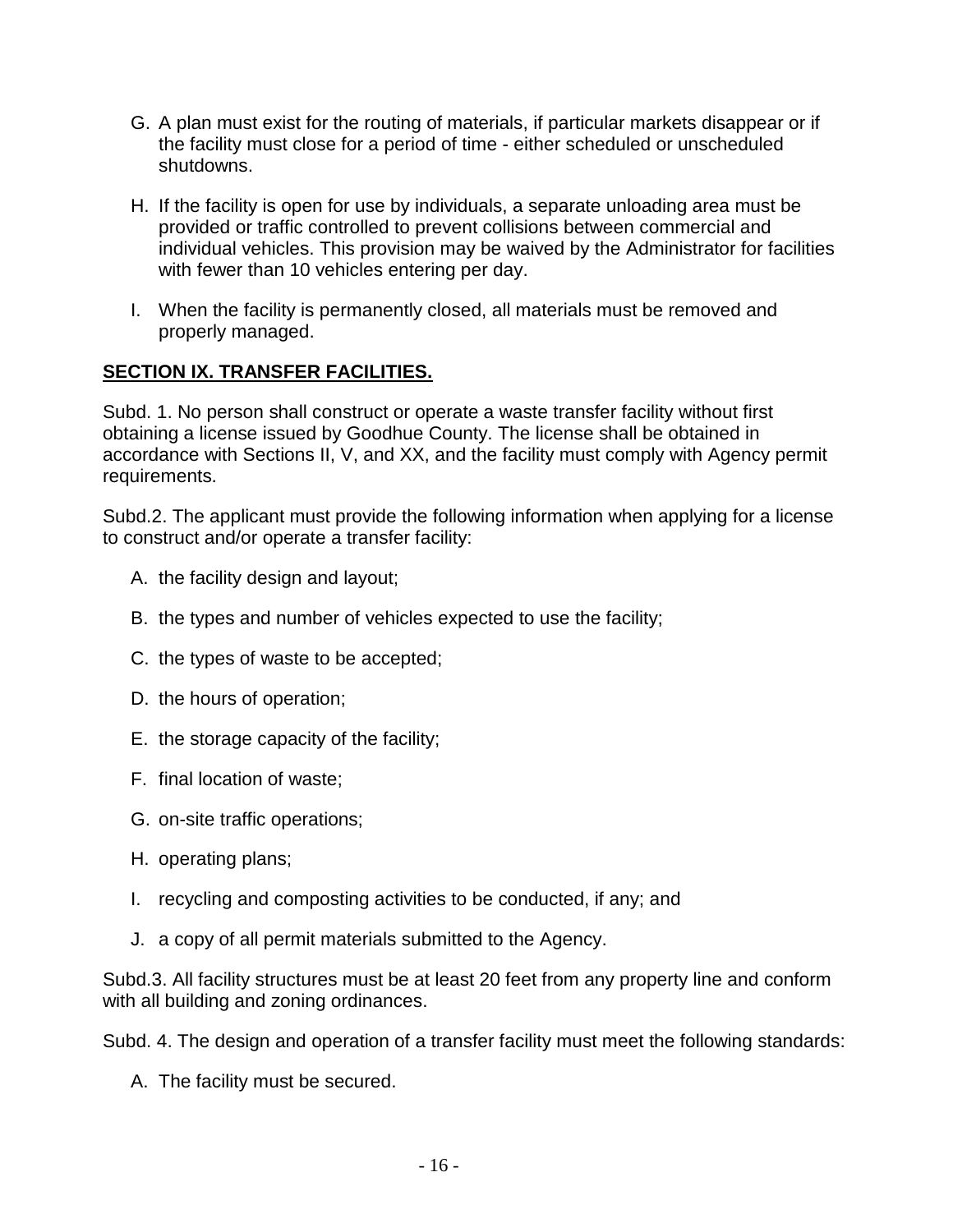- B. The facility must have all-weather roads that are negotiable by loaded collection vehicles.
- C. Tie downs or wheel curbs must be provided at elevated unloading areas.
- D. Tipping areas must be cleaned on a routine basis and capable of containing free moisture.
- E. All loading and unloading must be completed on an impervious surface.
- F. Special storage areas, Le. tires, appliances, etc., must be designed to prevent nuisance conditions, fire hazards, or other safety or health hazard.
- G. All putrescrible waste must be removed at least twice per week and all stored materials at least monthly, unless otherwise approved.

Subd. 5. At closure, all materials must be removed from the facility and properly stored.

# <span id="page-16-0"></span>**SECTION X. COMPOST SITES AND FACILITIES.**

Subd. 1. A person operating a backyard compost site shall not be required to obtain a license under this Ordinance.

Subd.2. Backyard compost sites must be operated in a nuisance-free condition. No meat scraps or other uncompostable material may be deposited in the site. The pile must be turned regularly.

Subd. 3. All community yard waste compost sites must be licensed in accordance with Section II, unless publicly-owned and operated. All sites must receive a permit-by-rule from the Agency.

Subd.4. All yard waste compost sites must be constructed and operated in accordance with the following standards:

- A. Surface water drainage must be diverted from the compost area.
- B. The compost site must have controlled access and open only during posted hours.
- C. During the active lawn-cutting months when large amounts of grass are entering the site, the compost piles must be turned at least weekly with alternating days preferred. During the winter months, turning will not be required at a rate more frequent than monthly.
- D. Odors must be controlled.
- E. Non-compostables must be removed from the site at least weekly.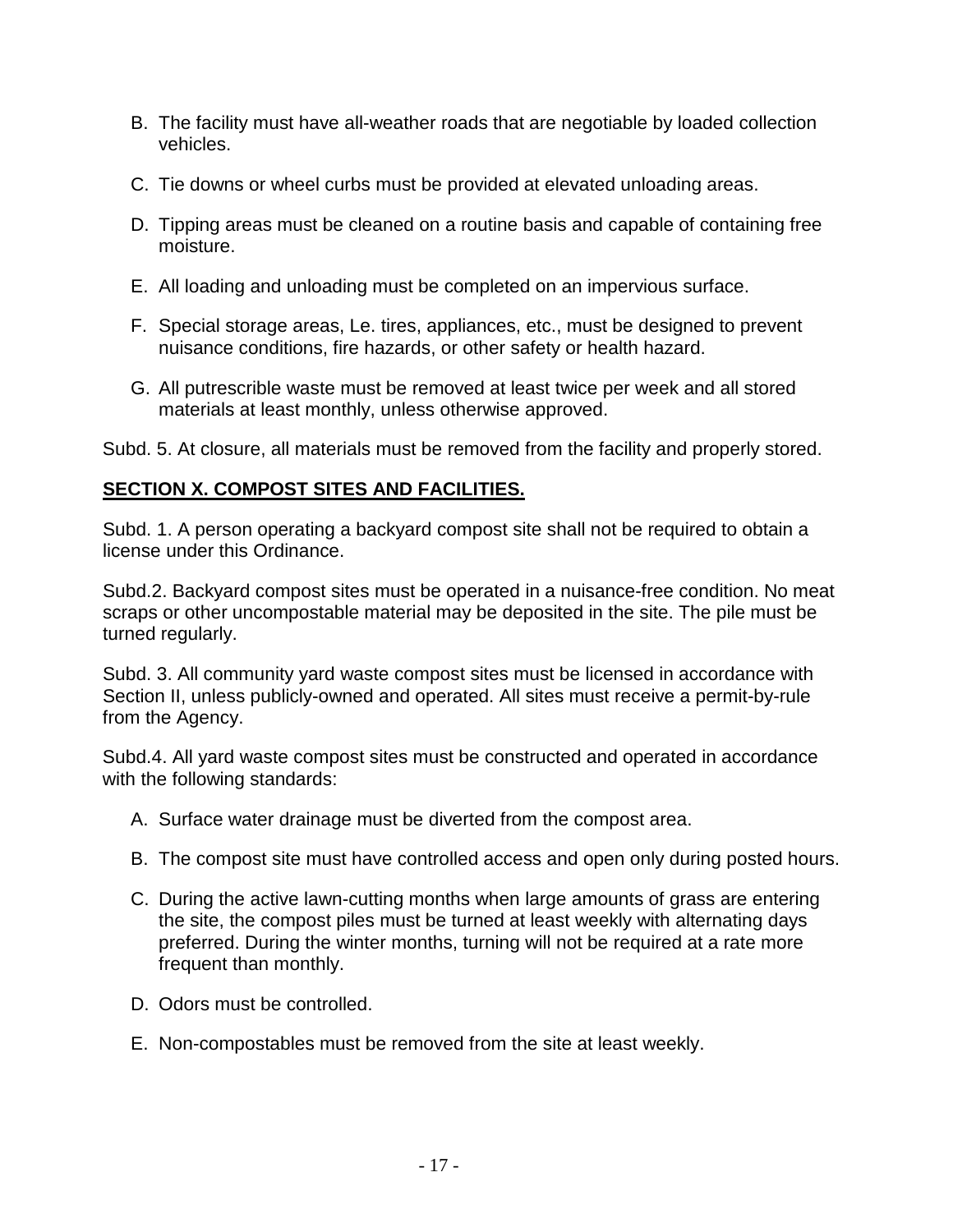Subd. 5. All waste (including large scale manure operations) compost sites must be licensed in accordance with Section II. An agricultural producer composting only that waste generated by a single operation shall not be required to obtain a license.

Subd. 6. The compost site must be in compliance with local Zoning Ordinances, and be constructed and operated in accordance with State and Federal laws relative to compost facilities. The application for a County license shall include, but not be limited to, the following:

- A. the facility design plans including surface water controls, leachate control, traffic patterns and the compost pad standards;
- B. the operating plan describing material accepted, compost methods (e.g. turning standards, detention time, temperature), waste analysis, residual management, and final use of the finished product;
- C. the performance standards for the facility and final product;
- D. the distribution plan for the finished product; and
- E. the necessary information to show that the applicant is financially and operationally capable of properly managing the facility.

# <span id="page-17-0"></span>**SECTION XI. SOLID WASTE LAND DISPOSAL FACILITIES.**

Subd. 1. Land disposal facilities, including, but not limited to, mixed municipal solid waste, industrial solid waste, and demolition debris shall meet all the requirements of State rules administered by the Agency, which governs these facilities. Additionally, no person shall establish, operate or maintain a land disposal facility without first obtaining a license from the County Board in accordance with Section II.

Subd.2. An application for a county license shall include, but not be limited to, the following:

- A. An operating schedule and a schedule of fees to be levied at the land disposal facility.
- B. A notarized affidavit stating that the applicable local governments have been given thirty (30) days notification of the pending application for a license.
- C. A certificate from the County Zoning or City Administrator that the use proposed is in accordance with the established County or City Zoning Ordinance.
- D. Sufficient documentation to enable the County Board to determine whether the applicant is financially and operationally capable to properly dispose of all solid waste.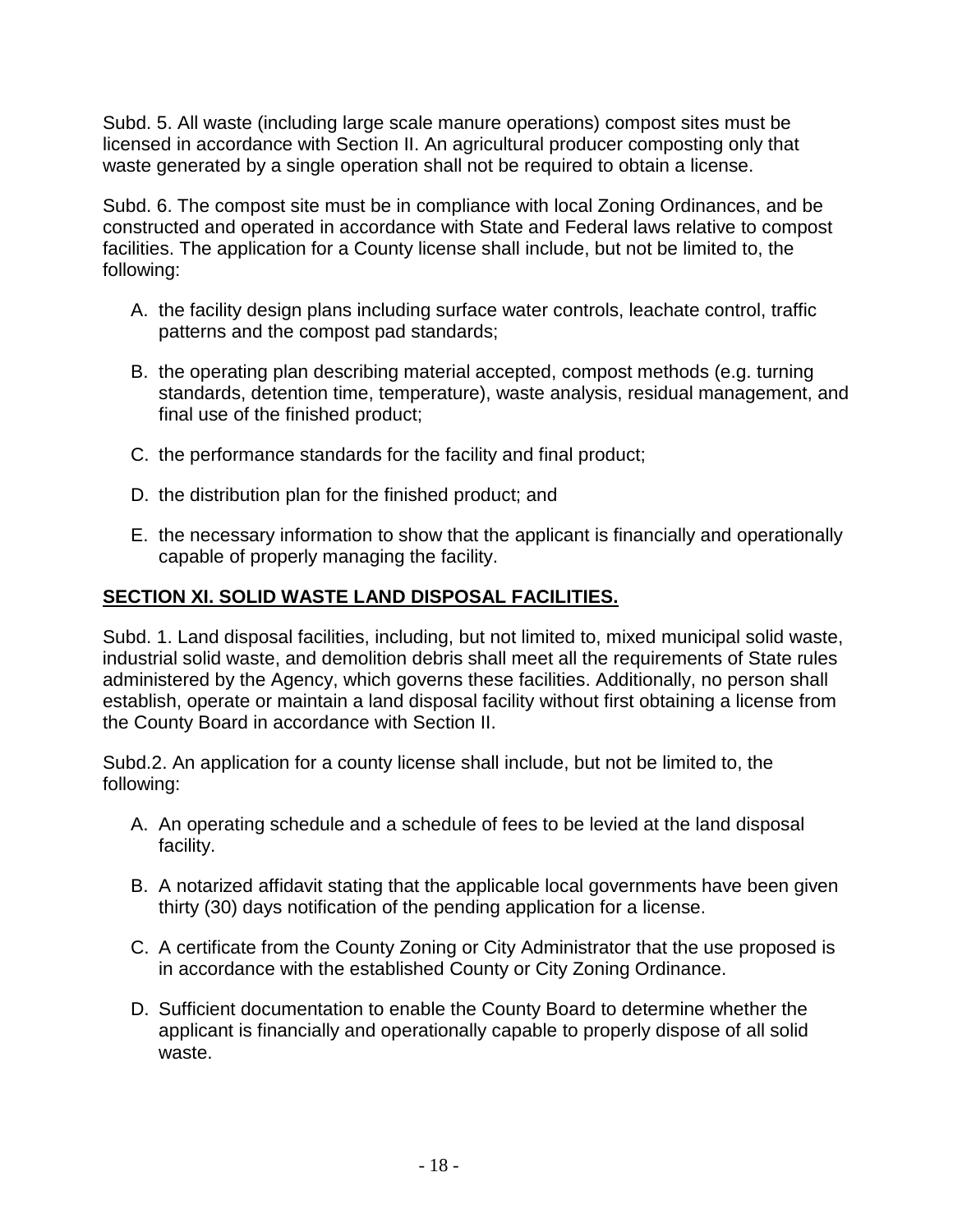Subd. 3. All land disposal facilities, in addition to the standards established by the Agency, shall be required to meet the following standards.

- A. A minimum 200-foot buffer zone for new disposal areas shall be maintained around aU facilities except for demolition debris facilities where the buffer zone will be based on the end use of the site. The 200-foot buffer zone is measured from the waste boundary to the nearest property boundary.
- B. All mixed municipal solid waste or other putrescrible waste shall be covered daily. Cover material will be approved by the Administrator at the time of licensure.
- C. All leachate treatment must be consistent with local, State and Federal standards. If the proposed leachate is found to be consistent, the Administrator shall approve the treatment process.
- D. All new facilities shall be screened. Natural screening, such as existing trees or hills, will be acceptable.

# <span id="page-18-0"></span>**SECTION XII. INCINERA TION AND ENERGY RECOVERY.**

All incinerators having a capacity greater than 6,000 pounds per hour shall meet the requirements of Federal and State rules administered by the Agency. Additionally, the following requirements shall apply to all incinerators of any size that process waste from more than a single household or other establishment.

Subd. 1. No person shall install or operate an incinerator without first obtaining a license from the County Board.

Subd.2. The applicant shall meet all requirements for obtaining a license as specified in Section II of this Ordinance. Furthermore, the County Board shall not issue a license until the applicant and facility comply with the following requirements:

- A. All of the same criteria for incinerator construction, operation and maintenance contained in State rules administered by the Agency that presently apply to incinerators with capacities greater than 6,000 pounds per hour.
- B. Upon completion of the facility and prior to initial operation, the Administrator shall be notified to allow personnel of the County to inspect the facility both prior to and during the performance tests.

Subd. 3. The application for a license shall include, but not limited to, the following:

- A. an operating schedule and a schedule of fees to be levied at the incinerator;
- B. a notarized affidavit stating that the applicable local governments have been given at least thirty (30) days written notification of the pending application for a license;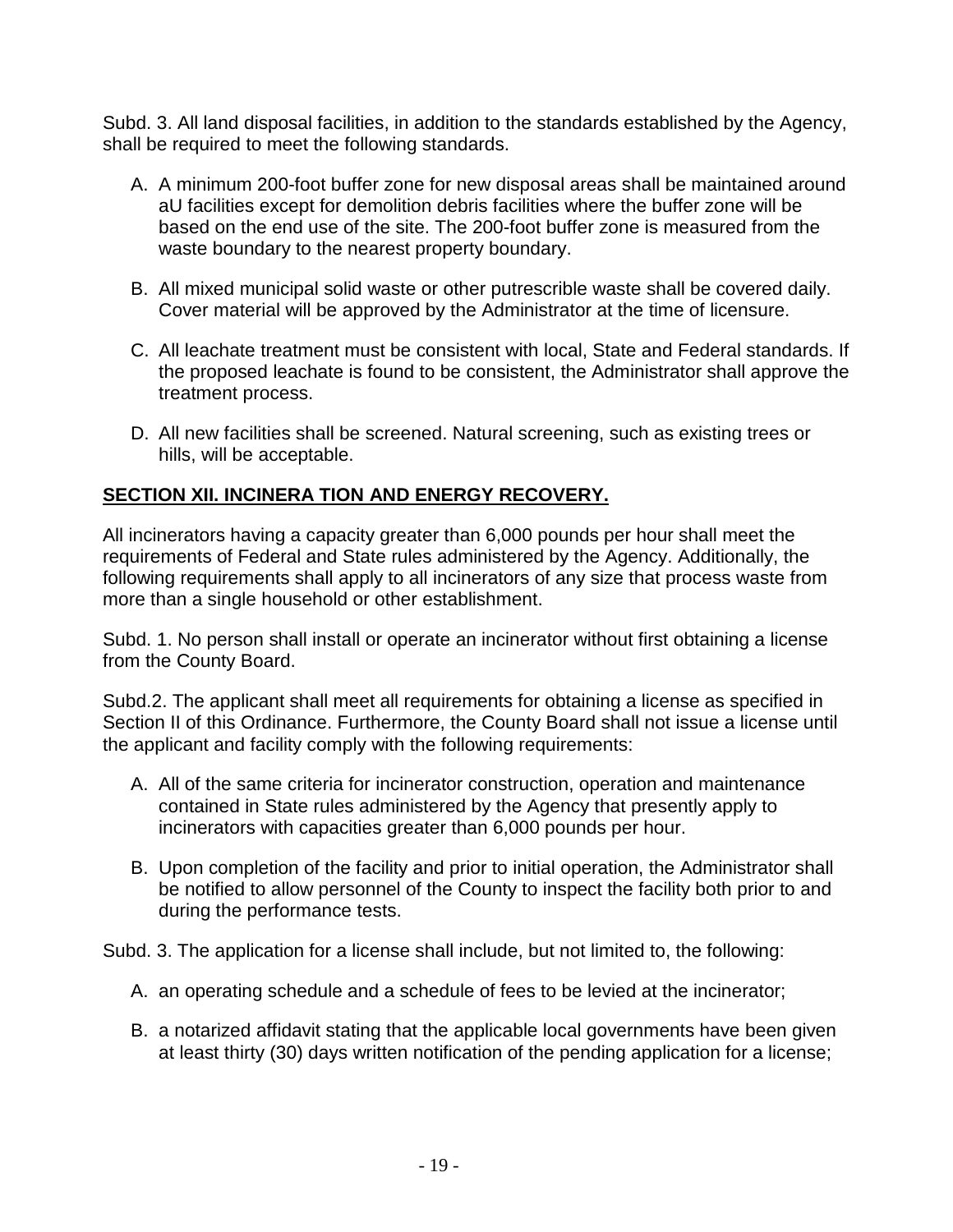- C. a certificate from the County or City Zoning Administrator that the use proposed is in accordance with the established County or City Zoning Ordinance;
- D. sufficient documentation to enable the County Board to determine whether the applicant is financially and operationally capable to properly process and dispose of all waste;
- E. all of the same information required for review by the State rules administered by the Agency that presently apply only to incinerators with capacities greater than 6,000 pounds per hour; and
- F. such additional data and information as may be required by the Administrator.

Subd. 4. During normal operation, the facility shall comply with the following requirements:

- A. Permanent records shall be maintained for County inspection as to the quantity of material incinerated, the total quantity of resulting residue and total hours of plant operation.
- B. Any discharges to the air, or to surface or ground waters of the state shall meet all applicable State rules for air and water quality or effluent standards now or hereafter adopted.
- C. All unloading and processing of solid wastes at the facility shall be conducted in such a manner as to prevent or eliminate odors, run-off, and litter outside the facility.

#### <span id="page-19-0"></span>**SECTION XIII. OTHER WASTE MANAGEMENT FACILITIES.**

All waste management facilities shall be reviewed by the Administrator. The inability to amend this Ordinance on a timely monthly basis to address new management facilities shall not exempt any individual from the need to be licensed. All requirements including fees already in the Ordinance shall be consistent with established requirements and State and Federal laws until such time as this Ordinance is amended.

#### <span id="page-19-1"></span>**SECTION XIV. LAND APPLICATION.**

Subd. 1. The land application of waste, sewage sludge, contaminated soils must be approved by the Administrator prior to land applying the material. The following information must be supplied for review:

- A. chemical analysis of the material;
- B. amount of material to be land applied;
- C. treatment method, as appropriate;
- D. location map of area to be used as the application site;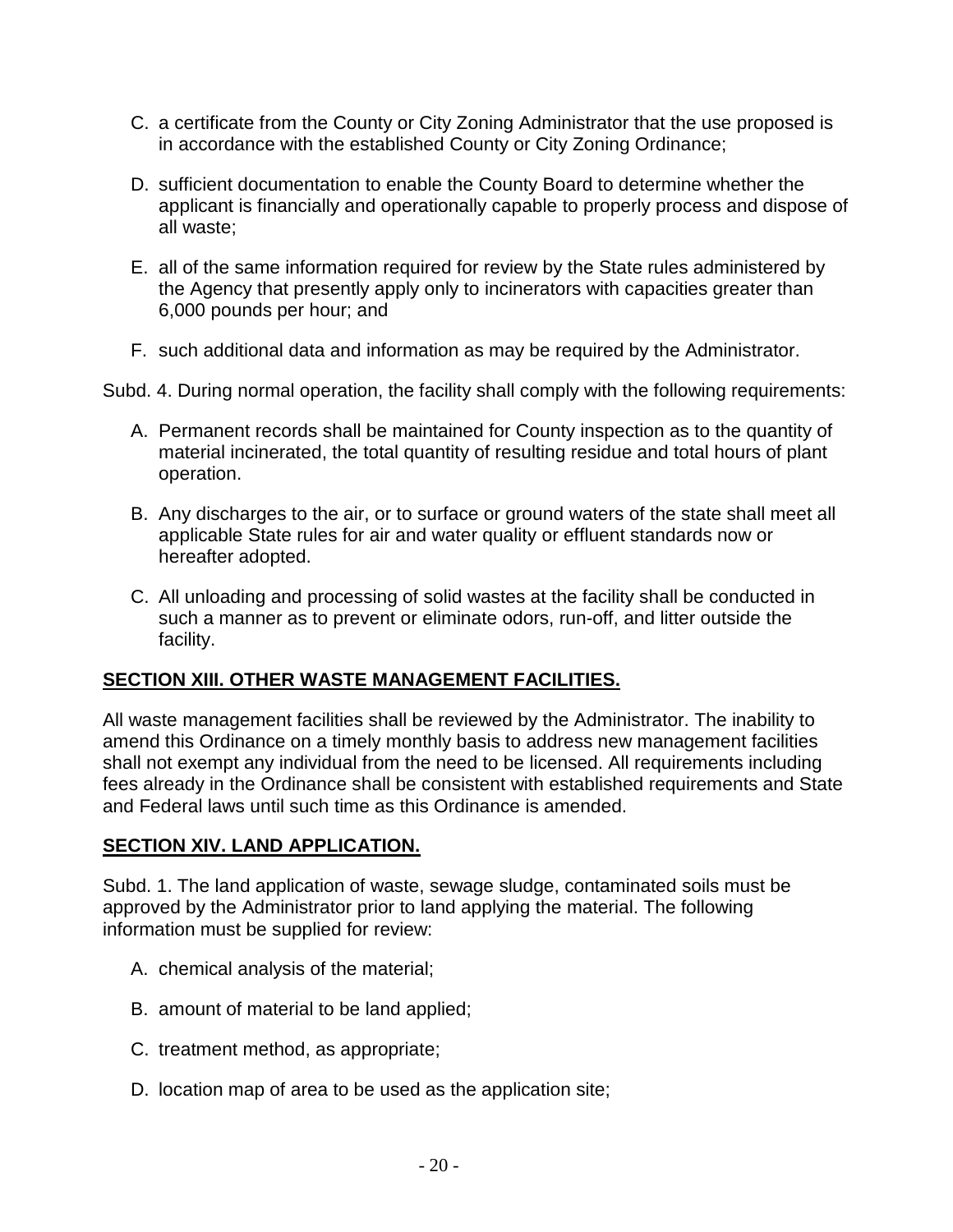- E. a certificate of local approvals granted, if required; and
- F. any other conformation requested by the Administrator in order to adequately review the application.

Subd. 2. The following minimum standards apply to the land application of any material or waste:

- A. All material must be kept at least 20 feet from any property line, 500 feet from any residence, and 500 feet from any well.
- B. The material may be spread in layers no thicker than 4 inches.
- C. All analytical and operational reports must be submitted to the Administrator for review.
- D. Final incorporation of contaminated soils is not permitted without approval from the Administrator.

# <span id="page-20-0"></span>**SECTION XV. HAZARDOUS WASTE MANAGEMENT.**

Subd. 1. All generators of hazardous waste shall notify the Administrator of their existence. The generator shall submit to the Administrator a copy of the disclosure forms completed for the Agency.

Subd. 2. All transporters of hazardous waste shall submit to the Administrator a copy of their insurance and their identification number.

Subd.3. All hazardous waste facilities shall be designed, constructed and operated in accordance with State and Federal rules. A copy of all application materials submitted to the Agency shall be submitted to the Administrator for review also.

#### <span id="page-20-1"></span>**SECTION XVI. FEES.**

Approval by the County Board of an application for a license for a waste management facility shall be contingent upon the payment to the County of a fee in the amount established by the County Board. The amount of the fee shall be based upon the cost to the County for processing the application including review of application material, public meetings and notifications, mailing, overhead, and administering and enforcing this Ordinance for a particular facility. The fees prescribed shall be paid by an applicant for each facility maintained. Waste fees shall be paid as a condition for license renewal. Fees shall be paid to the County Treasurer prior to issuance of licenses or approvals. The County Board shall also establish fees necessary to ensure proper waste management in accordance with Minnesota Statutes, Chapters 115A and 400.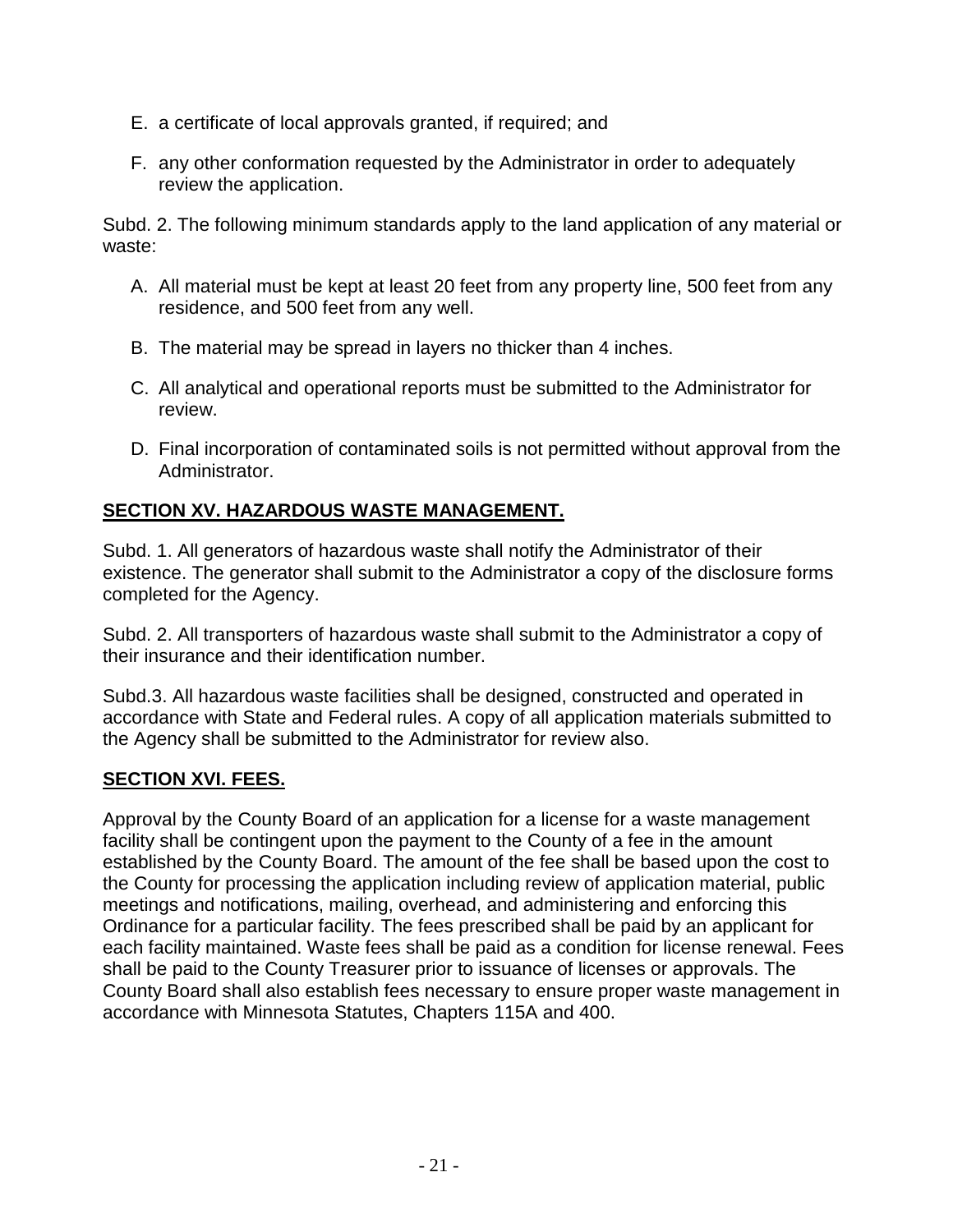# <span id="page-21-0"></span>**SECTION XVII. TERMINATION OF SOLID WASTE OPERATlONS.**

Subd. 1. All waste operations shall be terminated in accordance with County ordinances, Federal laws, and State rules administered by the Agency.

Subd. 2. The license of any operation in subd.1 with water monitoring wells or Iysimeters that are reviewed by the County or the Agency shall establish with the County an escrow account no later than one year from the effective date of this Ordinance.

The purpose of the escrow account is to set aside adequate funds to continue sampling required by the County or the Agency for a period of no less than 30 years from termination of the operation.

The County Board shall specify by resolution the amount of money to be deposited in the account and the terms for payments which shall be made by the licensee to that account. Failure by the licensee to meet the escrow account conditions established by the County Board shall constitute a failure of the licensee to comply with the terms of this Ordinance, thereby enabling the County to use the provisions of Section II, Subd. 5 to make the necessary deposits to the escrow account.

Subd. 3. The licensee of each waste operation shall inform the County Board in writing of a licensee's intent to abandon or terminate the operation. Such notice shall be provided in advance of the abandonment or termination date by at least six months to allow the County Board to address closure requirements including costs. Failure of a licensee to comply, for any reason, with the above advance notice requirements shall constitute a failure of the licensee to comply with the terms of this Ordinance. The County Board may elect to pay all public and private higher-than-normal waste management costs which result from the premature cessation of a waste operation. The County may recover these costs through the provisions of Section II, subd. 5.

#### <span id="page-21-1"></span>**SECTION XVIII. VARIANCES.**

Upon written application by the applicant or operator, the County Board may grant variances from the provisions of this Ordinance in order to promote the effective and reasonable application and enforcement of the provisions of this Ordinance. If such variance would result in noncompliance with Agency rules, a variance application must be filed with the Agency.

A variance may be granted by the County Board after a public hearing where the County Board determines that enforcement of this Ordinance would cause the applicant undue hardship, or that the Ordinance cannot be complied with due to technological impossibility or economic unreasonableness.

Such a variance shall not be granted for a period in excess of two years, except for a variance providing for the construction of permanent facilities, but may be renewed upon application by the applicant and after a public hearing is held. A variance may be revoked prior to expiration of the variance by the County Board at a public hearing. An application for a variance shall be accompanied by a plan and schedule for achieving compliance with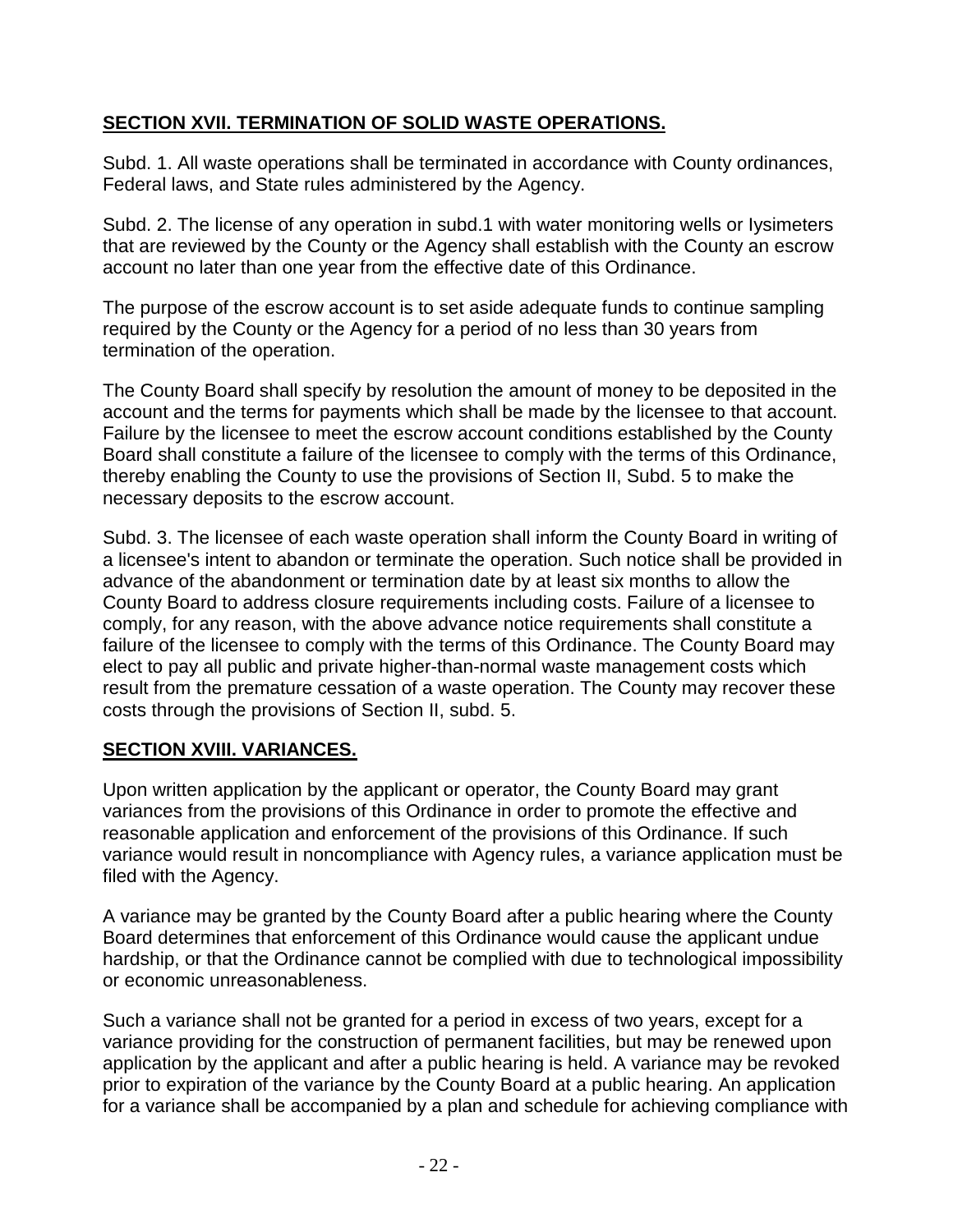the Ordinance. Prior to any public hearing held by the County Board under this provision, persons who may be adversely affected by the granting of the proposed variance shall be given at least thirty (30) days notice to said public hearing. Publication of a notice of hearing in appropriate newspapers shall be considered adequate notice.

# <span id="page-22-0"></span>**SECTION XIX. NONCONFORMING SITES AND FACILITIES.**

Waste management facilities in existence on the effective date of this Ordinance shall conform to the provisions of this Ordinance or terminate operations no later than 240 days from that date unless a variance application is submitted to the County Board within 180 days period following the effective date of this Ordinance. If the variance request is denied, the waste management facility must be properly closed.

# <span id="page-22-1"></span>**SECTION XX. ADDITIONAL REQUIREMENTS.**

For the purpose of protecting the public health, safety and welfare, the County Board may impose additional requirements consistent with the intent of this Ordinance for the operation of waste management sites or facilities.

# <span id="page-22-2"></span>**SECTION XXI. SEVERABILITY.**

It is hereby declared to be the intention of the County Board that the several provisions of this Ordinance be severable in accordance with the following:

Subd. 1. If any Court of competent jurisdiction shall adjudge any provision of this Ordinance to be invalid, such judgement shall not affect any other provision of this Ordinance not specifically included in said judgement.

Subd. 2. If any Court of competent jurisdiction shall adjudge invalid the application of any provision of this Ordinance to a particular structure, site, facility, or operation not specifically included said judgement.

# <span id="page-22-3"></span>**SECTION XXII. PROVISIONS ARE CUMULATIVE**

The provisions of this Ordinance are cumulative limitation upon all other laws and ordinances heretofore passed or that may be passed hereafter, covering any subject matter of this Ordinance.

# <span id="page-22-4"></span>**SECTION XXIII. NO CONSENT.**

Nothing contained in this Ordinance shall be deemed to be consent, license or permit to locate, construct, operate or maintain any site, facility or operation, or to carry on any activity.

# <span id="page-22-5"></span>**SECTION XXIV. VIOLATIONS.**

Subd. 1. Any person who violates or fails, neglects or refuses to comply with the provisions of this Ordinance shall be guilty of a misdemeanor and upon conviction thereof